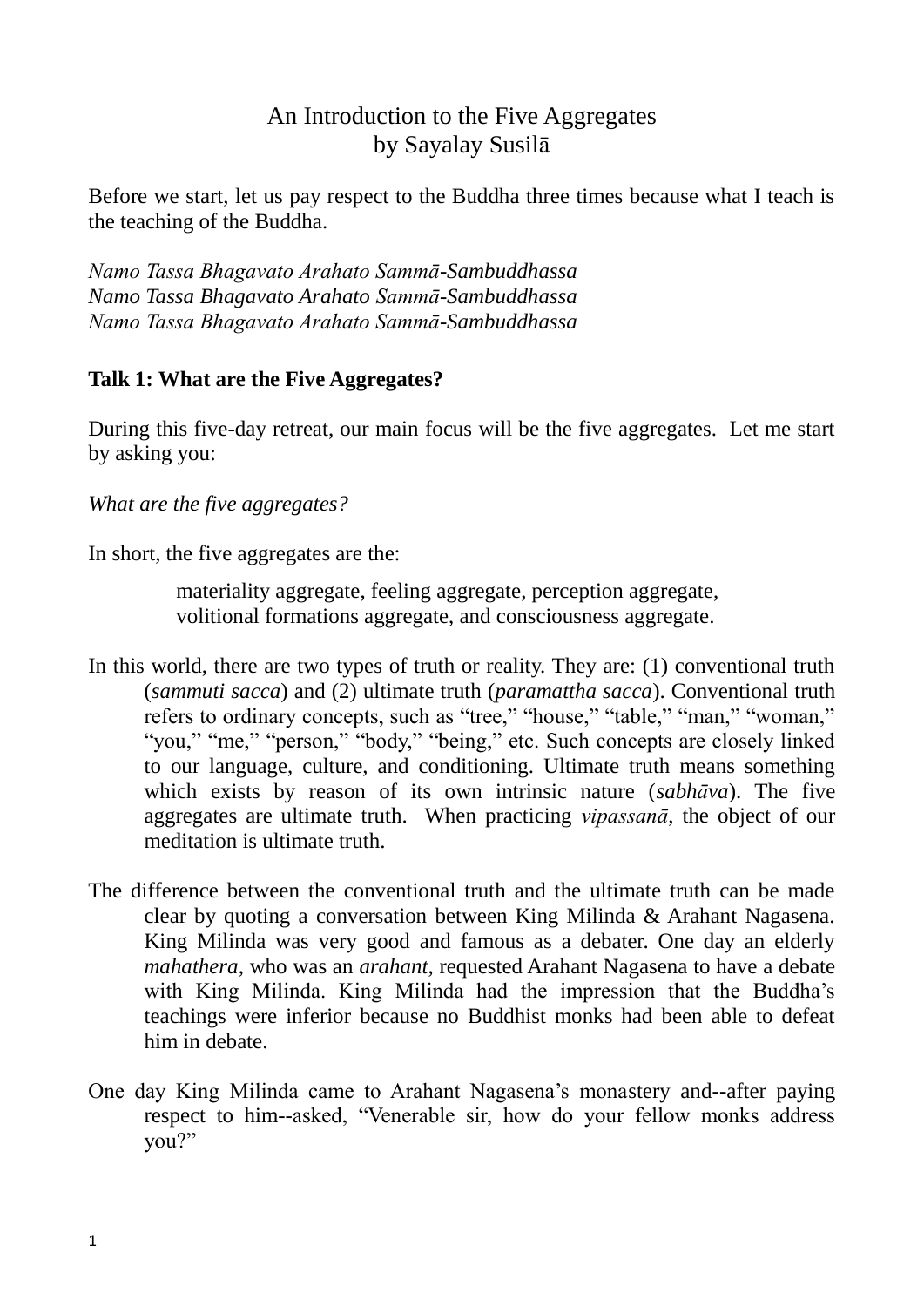- Venerable Nagasena replied, "My fellow monks address me as "Nagasena." But "Nagasena" is not something real. It does not exist at the level of the ultimate truth."
- King Milinda continued, "You said 'Nagasena does not exist.' If that is the case, then who are you? Who is the one that sits in front of me, receives my bow, receives my homage, and receives my offerings of the four requisites?"
- Arahant Nagasena replied with a question, "King, how did you come to this temple?" King Milinda replied that he had come in a chariot.
- Arahant Nagasena continued, "Well then please show me your chariot? Is the horse that pulls the chariot, the chariot? Or the wheel of the chariot, the chariot? Or the carriage of the chariot, the chariot? Or the axle of the chariot, the chariot?"
- King Milinda replied, "No, the horse is not the chariot, neither is the wheel, carriage or axle the chariot."
- Arahant Nagasena continued, "King, only just now, you said you came here in a chariot. And yet, you couldn"t give me a clear answer as to what is a chariot!"
- King Milinda replied, "A chariot is made up of all the parts that you have mentioned. The combination of these parts forms a chariot."
- Then Venerable Nagasena said, "Very good, your highness. The way you understand the chariot is the way you should understand me. In the same way as a chariot does not exist in ultimate reality, so too "Nagasena" does not exist as a person. What actually exists is only the five aggregates. 'Nagasena' is just the combination of the materiality aggregate, feeling aggregate, perception aggregate, formations aggregate, and consciousness aggregate."
- The essence of this conversation between King Milinda and Venerable Nagasena is simply to answer the question:

## *What makes up the "self"*?

Who am I and what is my real "self"? Now you should be able to answer the question what makes up the "self"?

The "self" is only a conventional truth. Penetrating the conventional truth with wisdom, one understands that the "self" is composed of the five aggregates. We are living in conventional truth. Without relying on conventional truth, everything will be out of order. Conventional truth makes communication possible, and without it society cannot function. However, it does not go to the level of ultimate truth which can liberate us from ignorance in order to attain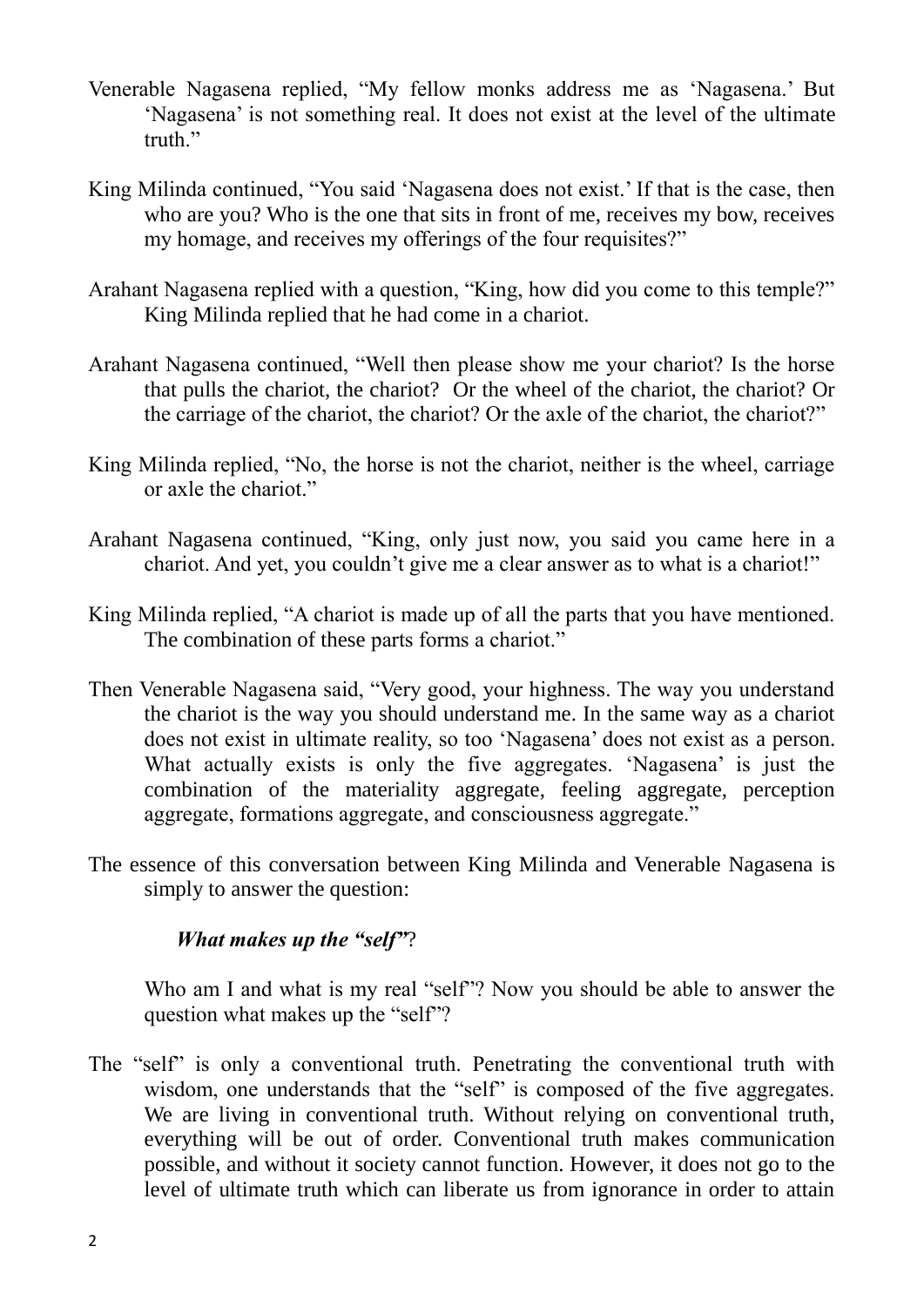true and lasting happiness.

In order to attain real happiness, you have to reach the level of ultimate truth, and to do this, you must go beyond conventional truth. Only then will you be able to make the breakthrough to real happiness.

Now let me ask you a second question:

## *Why do we need to understand the five aggregates*?

- This is because the five aggregates are the Noble Truth of Suffering (*Dukkha Ariya Sacca*). The entire teaching of the Buddha is based on the Four Noble Truths, and the First Noble Truth, the Noble Truth of Suffering, is the five aggregates of clinging.
- Without understanding the five aggregates of clinging, we cannot understand the Noble Truth of Suffering, and if we do not understand suffering, how can we expect to get rid of it? Suffering is called *dukkha* in Pāli. "*Dukkha*" is a compound word consisting of two syllables: "*du,*" which means "bad" and "*kham*," which means "void of happiness." So "*dukkha*" is bad. Why is this so? This is because it is void of happiness.

*Dukkha* can be explained in three ways:

(1) *dukkha-dukkha*, (2) *viparināma-dukkha,* and (3) *sankhāra-dukkha*.

- 1. *Dukkha-dukkha* refers to what most of us understand as suffering. It is the most obvious kind of suffering, that which is related to gross mental and physical pain. This body brings a lot of suffering if you are mindful enough to observe your body. For example, if you are practicing sitting meditation for half an hour, pain will probably arise somewhere. If you find the pain is too much to endure, you will need to change your posture. In a short time, another pain will arise in another part of your body. In order to continue your sitting meditation, you will need to keep changing your posture to cope with the pain. This is the physical aspect of *dukkha-dukkha*.
- After one hour of sitting, you may decide to get up and practice walking meditation. However after walking for some time, you may also feel discomfort. If you engage in either practice continuously for one to two hours, the body will reveal to you various aches and pains, all of which are manifestations of *dukkha*. Then you may decide to lie down. After lying down for a long time you will also feel that lying down is actually not comfortable. Then you may decide to practice standing meditation. However, after doing this for some time, you may also feel pressure in the feet and stiffness in the body--another form of suffering. Then you may decide to sit down again. No matter what the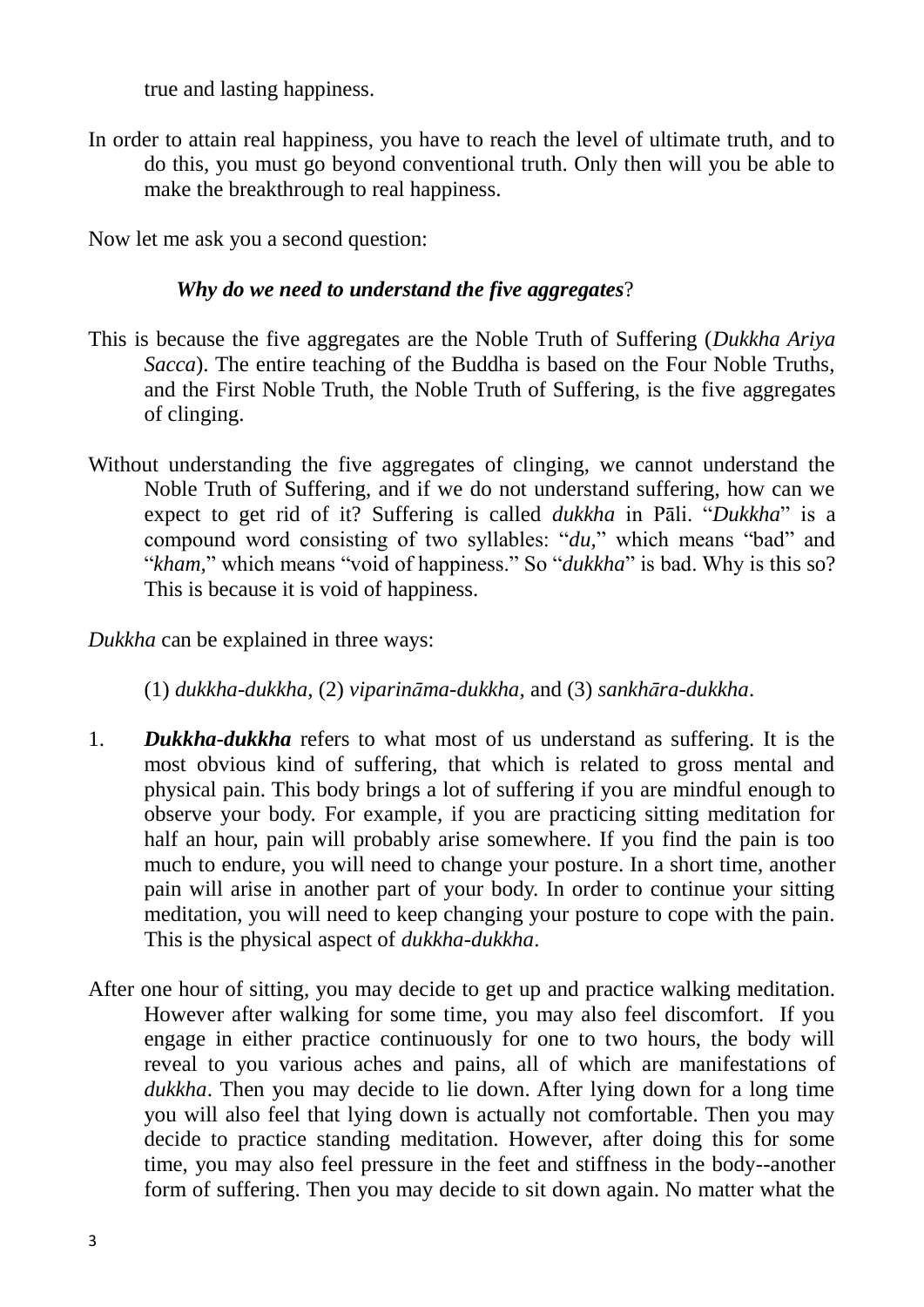posture, if you maintain it long enough, the suffering nature of the physical body will invariably be revealed.

- Why is it that in your ordinary life, you do not clearly see the *dukkha* inherent in your body as you do during a meditation retreat? It is because we keep on changing postures. When there is even a little discomfort, we unconsciously change our posture, which makes the suffering disappear. During meditation, however, we are told to keep the same posture without moving, and then the suffering nature of the physical body is revealed. This type of suffering is one aspect of what we call *dukkha-dukkha*.
- 2. *Viparināma-dukkha* is suffering due to change. It mainly refers to the change of pleasant feeling. The only unchanging thing in this world is change itself. Both mind and body are constantly changing, the main difference being that the mental aggregates change even faster than the material aggregates. For example, you may experience pleasant feeling at this moment because you had a good experience during your morning meditation and a brilliant light appeared. You feel good and your faith increases; as a result, you believe that achieving *jhana* is at hand. You begin the next sitting with great expectations. However, this time not only is there no light, but your mind is also harassed with restlessness. Very quickly, your pleasant feeling changes to unpleasant feeling and frustration. You are now experiencing a kind of suffering that arises due to your attachment to the previous pleasant experience.
- When we cling to a happy state and that state changes, we feel suffering in its place because of our attachment to that happiness. This is what we call suffering due to change, or *viparināma-dukkha*.
- 3. *Sankhāra-dukkha* is suffering due to the changing nature of all conditioned existence. Sometimes you feel that your mind and body are beyond your control. Your emotions are beyond your control. Your physical pains are beyond your control because they are produced by causes. And the causes are also beyond your control. When the weather is too hot, you feel suffering, so you may go into an air-conditioned room. After some time, you feel the temperature has become too cold for you, and this in turn is another type of suffering. In fact, there is not a single thing in the universe over which you have absolute control, since all conditioned things are in a state of constant change. What is beyond your control is suffering and arouses fear.
- At times, you may meet with a lot of suffering in your life, and that causes you to feel disenchanted with your life. You may wish that you could just stop living, but somehow life keeps pushing you on. Since the causes that led to rebirth as a human being are not yet exhausted, you must bear the burden patiently. This is what we call suffering due to conditions or formations, *sankhāra-dukkha*.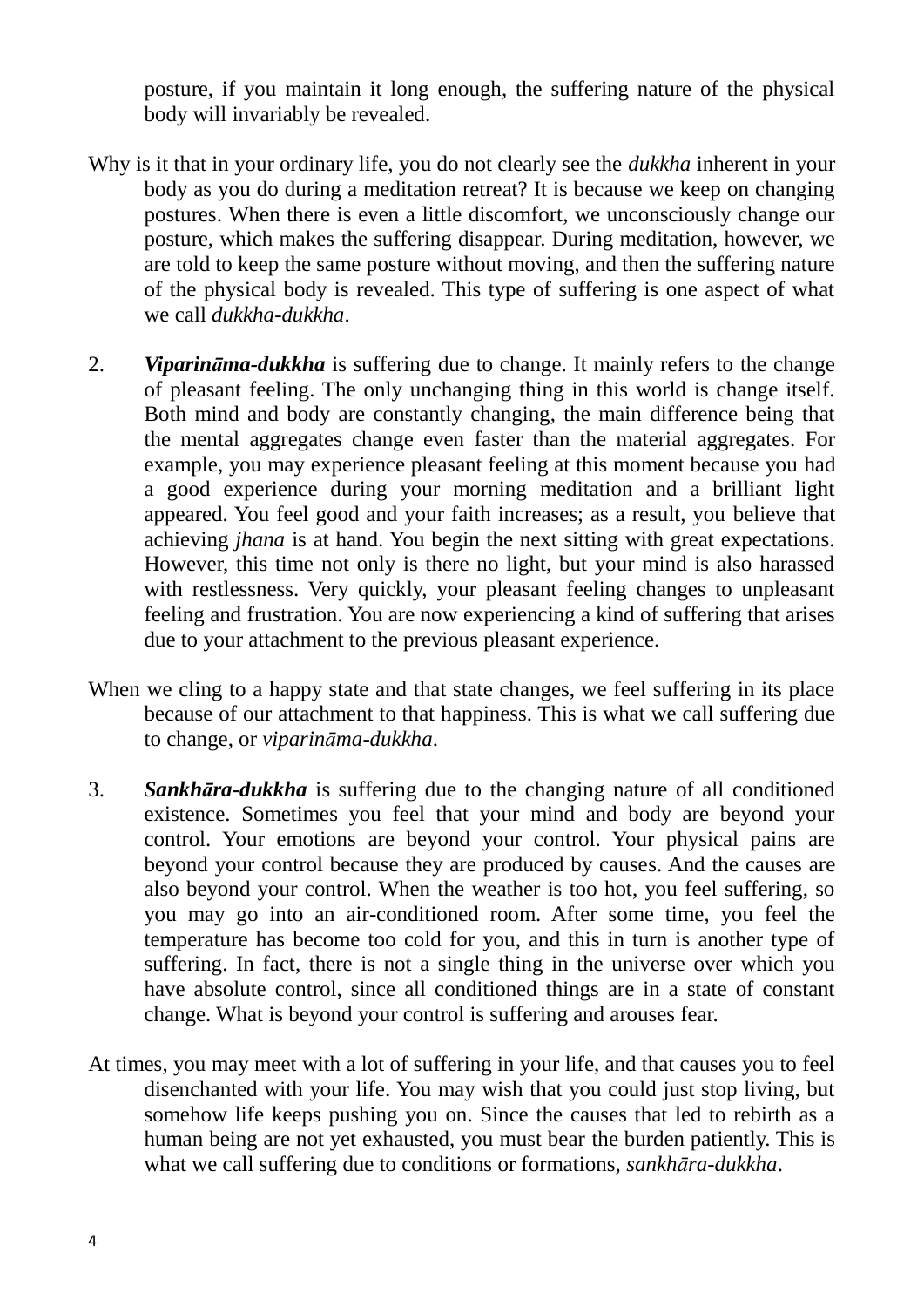- All this *dukkha*, regardless of whether it is *dukkha-dukkha*, *viparināma-dukkha*, or *sankhāra-dukkha*, comes from the five aggregates of clinging. The *dukkhadukkha* arises based on clinging to the materiality aggregate; the *viparināmadukkha* arises based on clinging to the mental aggregate; and the *sankhāradukkha* arises based on clinging to both aggregates. That is why the five aggregates of clinging are called the Noble Truth of Suffering, *Dukkha Ariya Sacca.*
- Let me go back to the second question: Why should we understand the five aggregates?
- This is because these five aggregates are the objects of identity view and clinging. It is important to understand this statement. Because of having a body, we identify our body as "I," "me," and "mine." Without having a body, how could we possibly identify it as "I," "me," and "mine"? Thus the materiality aggregate becomes the object of identity view. We cling to the body as "I," "me," and "mine." And when we cling to the body, we also cling to the view that we have a body. In fact, we cling to this view as if our very life depended on it, which it does. Thus a vicious cycle is set in motion--body begets view, and view begets body.
- The same is true of the other four aggregates (feeling, perception, volitional formations and consciousness). Whenever we experience a pleasant feeling, we identify it as "my" pleasant feeling. You take this pleasant feeling as "yourself." And when you identify with it, clinging arises. When your eyes see something, you say, "Oh, I see!" When the ear hears something, you say, "I hear! I hear!" What actually happens during the hearing process is that a sound impinges on the ear sensitivity of the ear, and because of this contact, hearing consciousness arises. This is the actual process. But without seeing this process clearly, you identify it as your-"self" hearing a sound. In the same way, when you eat something, the food touches the tongue sensitivity, and due to this contact, tongue consciousness arises. This is the actual process. But without understanding this process, you immediately identify it as your-"self" tasting. Thus, without seeing clearly, identity view comes about.
- Here I would like to quote from the discourse named ANANDA (SN 22.83). After listening to this discourse, Venerable Ananda broke through his insight knowledge and became a stream-enterer. In this discourse, the Venerable Punnamantāniputta said to the Venerable Ananda:

"It is by clinging that the notion "I am" occurs. Not without clinging. And by clinging to what does the notion of 'I am' occur?"

What do you think?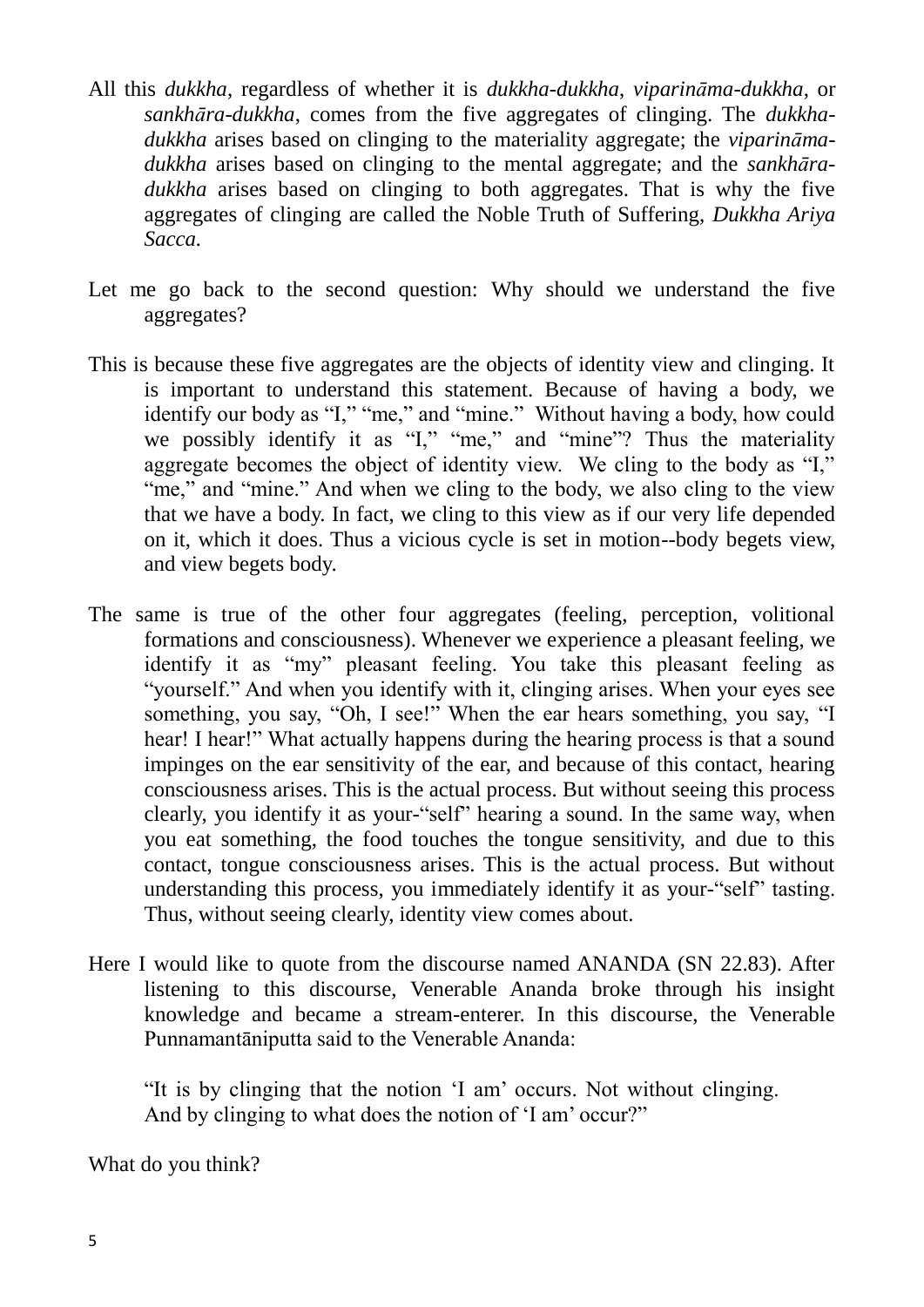"It is by clinging to the five aggregates that the view "I am" occurs."

- Or if we say it is by clinging to body and mind, then this is a simple way of referring to the ultimate reality of the five aggregates by using a conventional truth. It is by clinging to our body and mind that the view "I am" occurs. Venerable Punnamantāniputta then proceeds to give the simile of a young woman, fond of wearing ornaments, who is standing in front of a mirror. Before the mirror, she will look at her facial image with clinging, not without clinging. So there the notion of "I am" occurs because of clinging. Clinging to what? It is clinging to the five aggregates.
- Venerable Punnamantāniputta continues, "Is the materiality aggregate impermanent or permanent?" and Venerable Ananda replies, "Impermanent, venerable sir." Theoretically we know the body is impermanent. But when suffering arises, it is an indication that we have already forgotten about impermanence! When there is happiness, we also forget that happiness is impermanent. So when happiness goes away, we suffer greatly owing to grasping. Why are we so forgetful? This is because the perception of impermanence is not deeply imprinted in our mind. Perception is the proximate cause for mindfulness. When the perception of impermanence is strong, the mindfulness of impermanence will also be strong. When the perception of impermanence is embedded in the mind, the mind will remain unmoved under all circumstances. That is why the Venerable Punnamantāniputta asked the Venerable Ananda: "Is the materiality aggregate impermanent or permanent?"

Venerable Ananda replied, "Impermanent."

You should investigate your own body to see if it is actually impermanent. Do not believe this just because it is what the Buddha said. Keep your attention on your body with complete mindfulness. From the first moment you wake up, begin to observe your body. Your body may be in a state of lassitude. Then after eating, continue to pay attention to your body. You will see that the state of your body has changed. With or without food, the body is constantly changing. When you are happy, the body feels light and robust. When you are sad, the body tends to be heavy and rigid. If you continue to observe your body, you will see how your body is changing all the time. In order to see the impermanent nature of the body, you must be constantly mindful of it in this way. When the mind is well concentrated on the meditation subject, the body is erect and quiet. The concentrated mind holds the posture. However, when the mind is restless, the body tends to move. This implies that our bodily changes are dependent on both internal and external factors, i.e., food, air water, etc. Since the body is impermanent, how then can we posit a permanent self that is identical with the body? This materiality aggregate is indeed impermanent and without a self.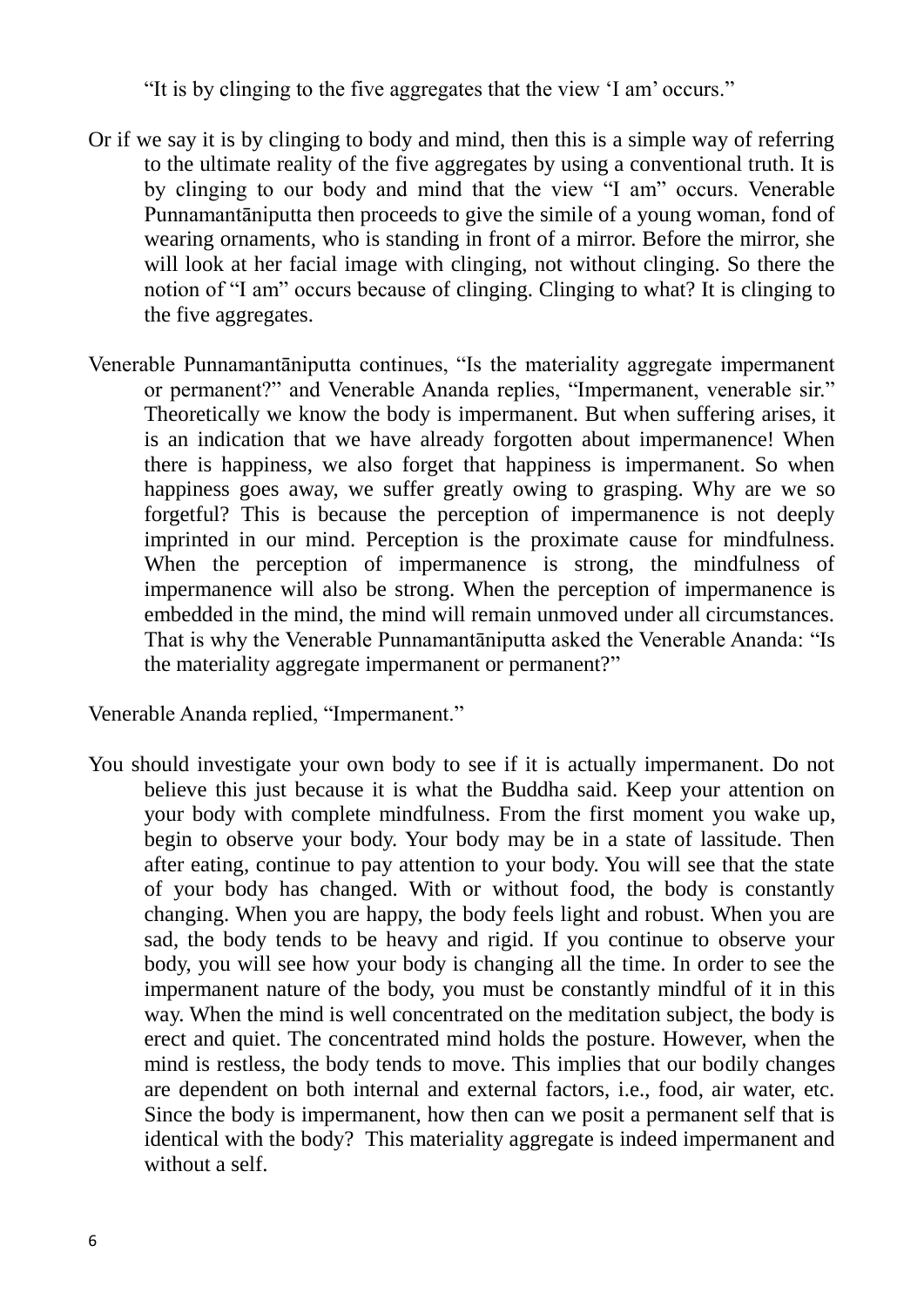Similarly, Venerable Ananda was asked about the feeling aggregate, "Is the feeling aggregate, impermanent or permanent?"

"Impermanent, venerable sir," replied Venerable Ananda.

- The feeling aggregate changes almost every moment. For example, when your eyes see something pleasant, pleasant feeling arises. If it is followed by seeing an enemy, unpleasant feeling will follow. When the ears hear abusive words, unpleasant feeling arises. If it is followed by praise, the feeling changes to pleasant. When your tongue tastes food that you like, pleasant feeling arises, and similarly, when your tongue tastes food that you do not like, unpleasant feeling arises. So feeling is not only impermanent, but also conditioned by internal and external factors.
- Similarly, Venerable Ananda was asked about the perception aggregate, "Is the perception aggregate, impermanent or permanent?"

"Impermanent, venerable sir," said Venerable Ananda.

- Our perception keeps changing, moment by moment. What you perceive now may be completely different from what you had perceived previously. For example, previously you may have perceived that money brings happiness. Due to that perception, you place a high value on money and try hard to accumulate more and more. At this point in your life, however, you realize that money cannot bring lasting happiness. That is why you have come here to practice the *Dhamma*--in order to gain another type of happiness, which is permanent and unconditioned. So you can see that your perception of wealth has already changed. Previously, what you had thought of as permanent, you now realize is not really permanent. Beginning with your parents, you have seen how people and things age and eventually pass away. Having gone through so many ups and downs in life, you no longer perceive things naively as permanent.
- Then Venerable Ananda was asked about the formations aggregate, "Is the formations aggregate, impermanent or permanent?"

"Impermanent, venerable sir," said Venerable Ananda.

The formations aggregate includes anger, jealousy, generosity, happiness, restlessness, concentration, wisdom, etc. Your desire and effort to meditate also change. At one time, you may practice with a great sense of urgency, at another time you may not want to sit at all. In the course of practice, you are sometimes mindful and sometimes not. When your concentration is good, you can sit for a long time without moving. At other times, your mind may be obsessed by hindrances, and you feel like jumping up from the seat! There seems to be no consistency in the mind. This is the way things are--the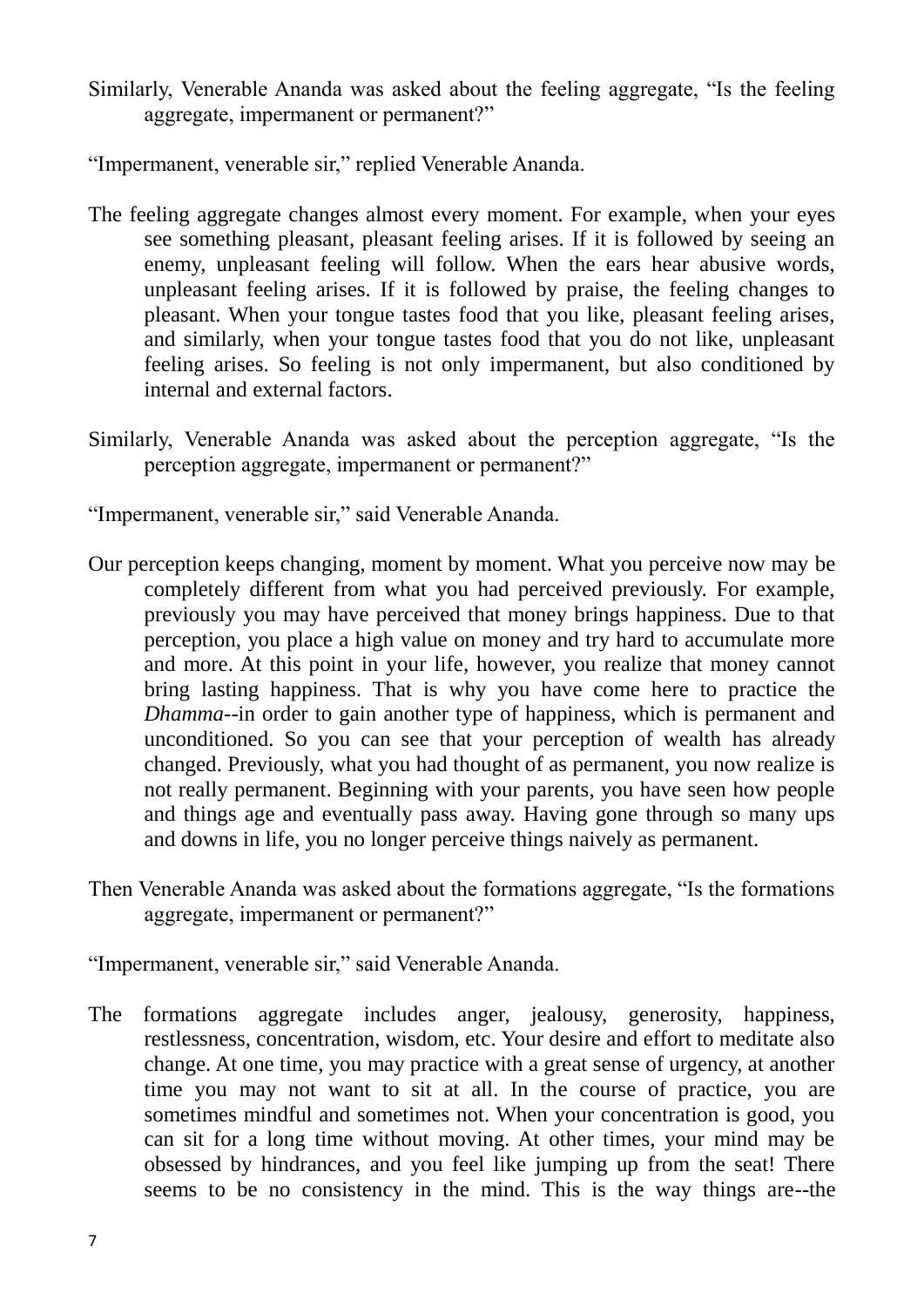formations aggregate is also impermanent.

Lastly, Venerable Ananda was asked about the consciousness aggregate, "Is the consciousness aggregate, impermanent or permanent?"

Venerable Ananda replied, "Impermanent, venerable sir."

- There are 6 types of consciousness: eye, ear, nose, tongue, body, and mind consciousness. Each consciousness takes its respective object: form for the eye, sound for the ear, odor for the nose, taste for the tongue, touch for the body, and mental objects for the mind. When you walk into a restaurant, eye consciousness sees the form of various dishes displayed, ear consciousness hears the waiter greeting you, nose consciousness smells the aroma of the dishes, taste consciousness tastes the food when you put the food into your mouth, body consciousness senses the softness and warmth of the food, and mind consciousness lingers on the pleasant and unpleasant feelings that arise in conjunction with the other consciousnesses. When you have finished eating, if the overall impression coming from the various sense doors is positive, you may decide to come to the restaurant again, and your consciousness is privy to that decision. Considering that consciousness can only take one object at a time, the flow of consciousness from one object to the other is so rapid that these different sense impressions seem to merge together into a single uniform presentation, similar to the rapid display of individual frames on a movie screen. Only when the mind is concentrated are we able to see the individual frames of our sense door consciousnesses arising and passing away, one after the other, with such incredible speed. So the consciousness aggregate is also impermanent.
- Investigating these five aggregates, we find them constantly changing, one state giving way to the next. Their very nature is to change. Venerable Punnamantāniputta asked Venerable Ananda to investigate these five aggregates to see their inherent nature of arising and passing away.
- Arahant Punnamantāniputta further asked: "Is what is impermanent, happiness or suffering?"
- To this, Venerable Ananda answered "Suffering."
- We all agree that what is impermanent cannot bring happiness. Therefore, what is impermanent is also *dukkha*.
- The Venerable Arahant asked further: "Is what is impermanent, suffering, subject to change and destruction fit to be regarded as  $[I, m e]$  and "mine"?"

"No, venerable sir," answered Venerable Ananda.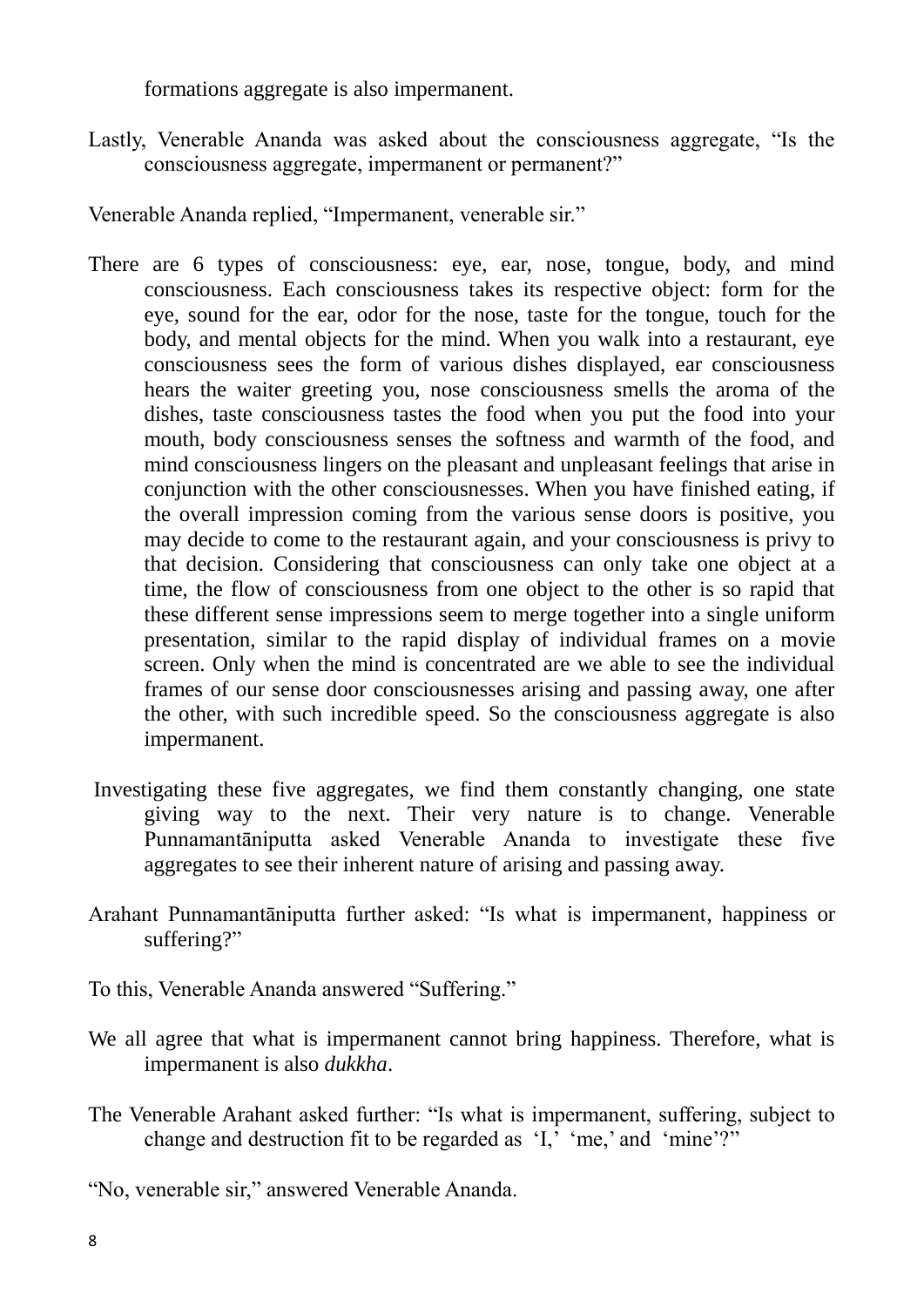- What is impermanent and subject to suffering cannot be regarded as a self. Thus the five aggregates are not a self. If they are not a self, what are they? They are merely an on-going process of cause and effect, nothing but a series of causal relationships.
- In this discourse, Arahant Punnamantāniputta poses an important question to Venerable Ananda:

## *"How does the notion of "I am" occur?"*

As Venerable Punnamantāniputta was finishing his discourse, Venerable Ananda became a *sotāpanna* (stream-enterer).

Let me summarize the reasons for studying the five aggregates:

- 1. Because the five aggregates are the Noble Truth of Suffering.
- 2. Because the five aggregates are the objects from which identity view and clinging spring.
- 3. Because the five aggregates are the objects of investigation for gaining insight knowledge.
- If the meditators keep on investigating the nature of the five aggregates with insight knowledge, they will finally see that these five aggregates are arising and passing away all the time. As a result, they will become disenchanted with the aggregates. Once they become disenchanted, they will want to let them go. Now we are still attached to our body and mind. Why is this so? Are you attached to your body and mind? Yes. Who does not feel attached to the body and mind? We are all attached to the body and mind. But why?
- It is because we have not yet seen the fault of the body and mind. We are just like a child who sees fireworks for the first time; he becomes fascinated by the display and develops an attachment to it. One day, however, he touches one of the fireworks and gets burnt. Now he realizes that fireworks are not only beautiful but also dangerous. They are danger in disguise. He knows if he holds on to one of the fireworks, he may get seriously burnt. For the sake of his safety and happiness, he starts to keep a distance from the fireworks display. He has learned to let go of his attachment to the fireworks. Now he looks at the fireworks dispassionately.
- Similarly, we are attached to our mind and body because we have not yet seen their fault. Although we have been told many times that this body and mind are suffering (*dukkha*), yet we still cling to this *dukkha*. Why is this so? Just like the child, we have not yet seen the fault and danger of the mind and body. We have not been burnt enough by this mind and body to learn to let go of them.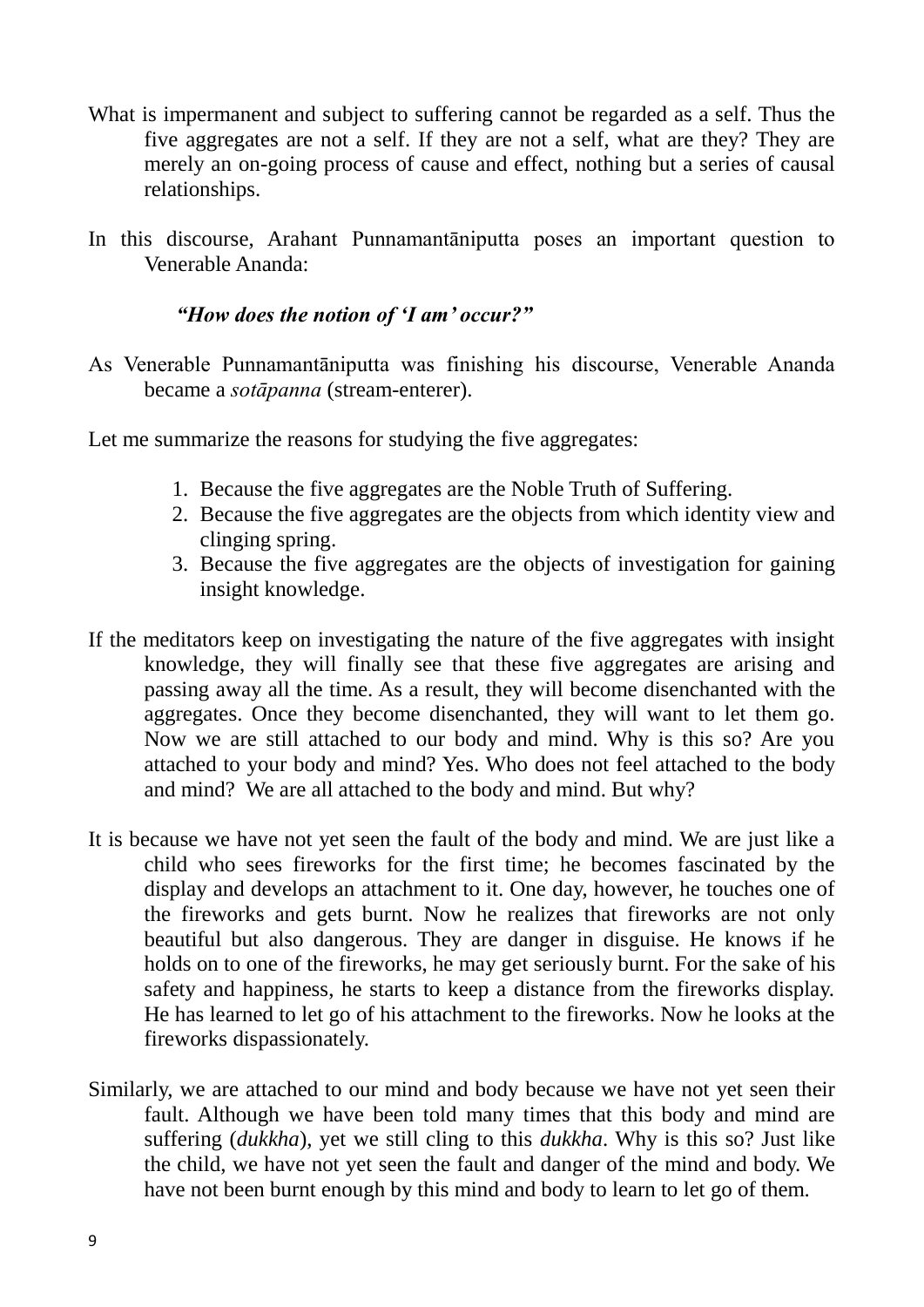### *So how can we see the fault and danger of the mind and body?*

- It is only through experiencing directly the constant arising and ceasing of the mind and body that the fault and danger of the mind and body are revealed. To see the fault and danger of the mind and body is the goal of *vipassanā* practice.
- This is very important. When you come to practice meditation at a retreat like this one, you should clearly know the goal. But this doesn"t mean that you should become attached to the goal. Knowing the goal of the practice and attaching to the goal are two different things. You should know the goal clearly and when you begin to practice, you don"t need to think about the goal. Let the goal take care of itself. It is not just about wanting to sit down and wanting to see arising and passing away in order to realize the fault and danger of the body and mind. If this is so, your meditation will end up in suffering. In this practice, the *Dhamma* will only reveal itself when the time is ripe. If your wisdom has not matured enough to see the rapid arising and passing away, you just have to continue practicing.
- The process of practicing *vipassanā* can be compared to a hen hatching eggs. The hen has to sit on top of the eggs and make sure the eggs are well covered and nurtured. Only then the chicks will break through the shell and hatch properly. Similarly, you must make sure your practice is done properly. The result will take its own natural course. Let your aim, the goal, the objective of the practice be very clear in your mind. With this clearly in mind, you will be able to constantly check your practice to see whether you are getting side-tracked from your goal. You should again remember to free yourself from all expectations of results. You just do your duty. Let nature takes its course. I just want to remind you that the progress of the practice (the removal of the defilements) takes a long time. It may take five years, ten years, or twenty years before you can see that the defilements have worn away. Do not expect to see immediate results. Unless your *parami* is very strong, it is very difficult to see the results within a short period of time. Despite this you must have the confidence that as long as you are practicing then you will progress. Just like a carpenter, looking at the handle of the ax, only sees the impression of his thumbs; he does not know so much of the handle of the ax has worn away today, so much yesterday, so much earlier. But when it has worn away, the knowledge occurs that it has worn away. So it is with the practice.

## **Talk 2: The Five Aggregates in Detail**

## *The materiality aggregate*

Materiality aggregate in Pāli is called *rūpakkhandha*. *Rūpa* is derived from the word *ruppati* which means to be deformed, disturbed, oppressed and broken. All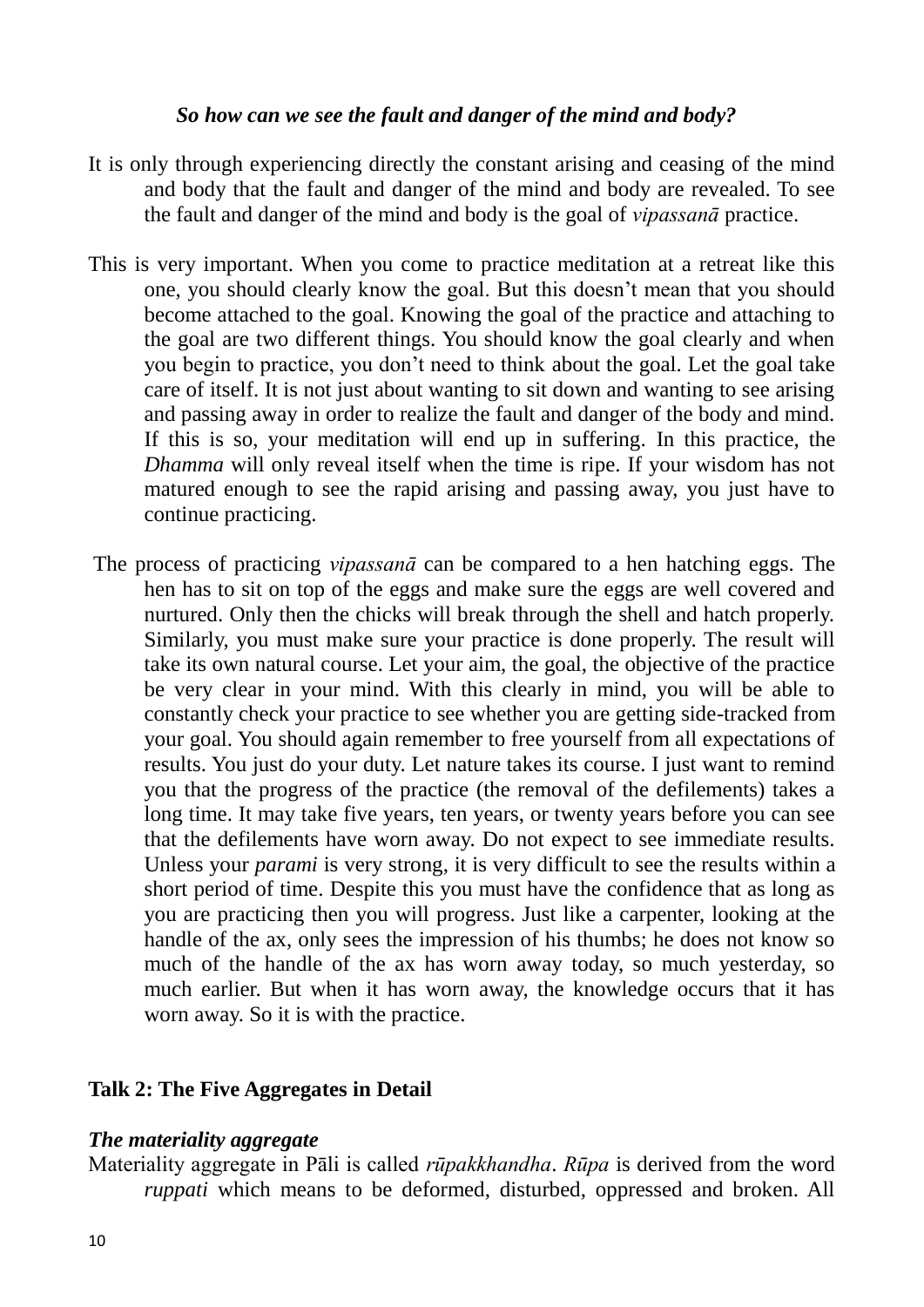kinds of states that have the characteristic of being molested or deformed come under the materiality aggregate. The meaning of *rūpa* is the continuous change of materiality, oppressed and disturbed by adverse physical conditions. *Rūpa* consists of the four great elements: earth element, fire element, water element and wind element. Dependent upon these four elements, there are 24 types of derived materiality. For example; eye-, ear-, nose-, tongue-, and bodysensitivity, color, smell, taste, nutriment, etc. All these types of materiality are called derived materiality because they are derived from the four great elements.

- What are the causes for the arising of the four great elements? There are four causes: Karma, consciousness, nutriment, and temperature. Karma means both our past and present action. Take our digestive fire in the stomach as an example. This digestive fire is part of the fire element, which is one of the four elements. The four elements are a product of past karma. Owing to some unwholesome past karma, the four elements--which are the products of that karma--may have a deficient fire element in a particular case. The deficiency of the fire element causes weak digestive fire in the stomach, and this can affect a person"s health. This is how karma can impact the four great elements.
- The four great elements are also produced by consciousness (*cittajarūpa*). For example, when you have the intention to walk, your intention produces the four elements--especially the wind element--that pushes your body to go forward. Wholesome and unwholesome mental states also affect the elements in the body. If your mind is in a wholesome state, such as radiating love and compassion for sentient beings, then the wholesome mental state produces wholesome four elements which energize your body. But if your mind is in an unwholesome state, for example if it is associated with hatred, then that hatred mind state produces four elements--especially the fire element--in excess in your body. The excessive fire element burns your body. Due to the excessive fire element, the wind element becomes excessive too. The wind element pushes your body and your whole body shivers because of anger. You can experience this yourself. This is how the mind state affects the four elements in the body. With this understanding, for the sake of our health, we should always cultivate wholesome mental states to ensure good health.
- The food you eat also affects the four elements in the body. If you consume wholesome food, it produces healthy four elements that make your body healthy and strong. On the other hand, if you eat junk food, this unhealthy food produces unhealthy four elements that affect your health.
- The last cause for the arising of the four elements in the body is temperature. The external and internal temperatures affect the four elements in the body. For example, if the weather is very hot, the whole body becomes fiery and sweats. If the weather is too cold, the body becomes inactive and the skin cracks. As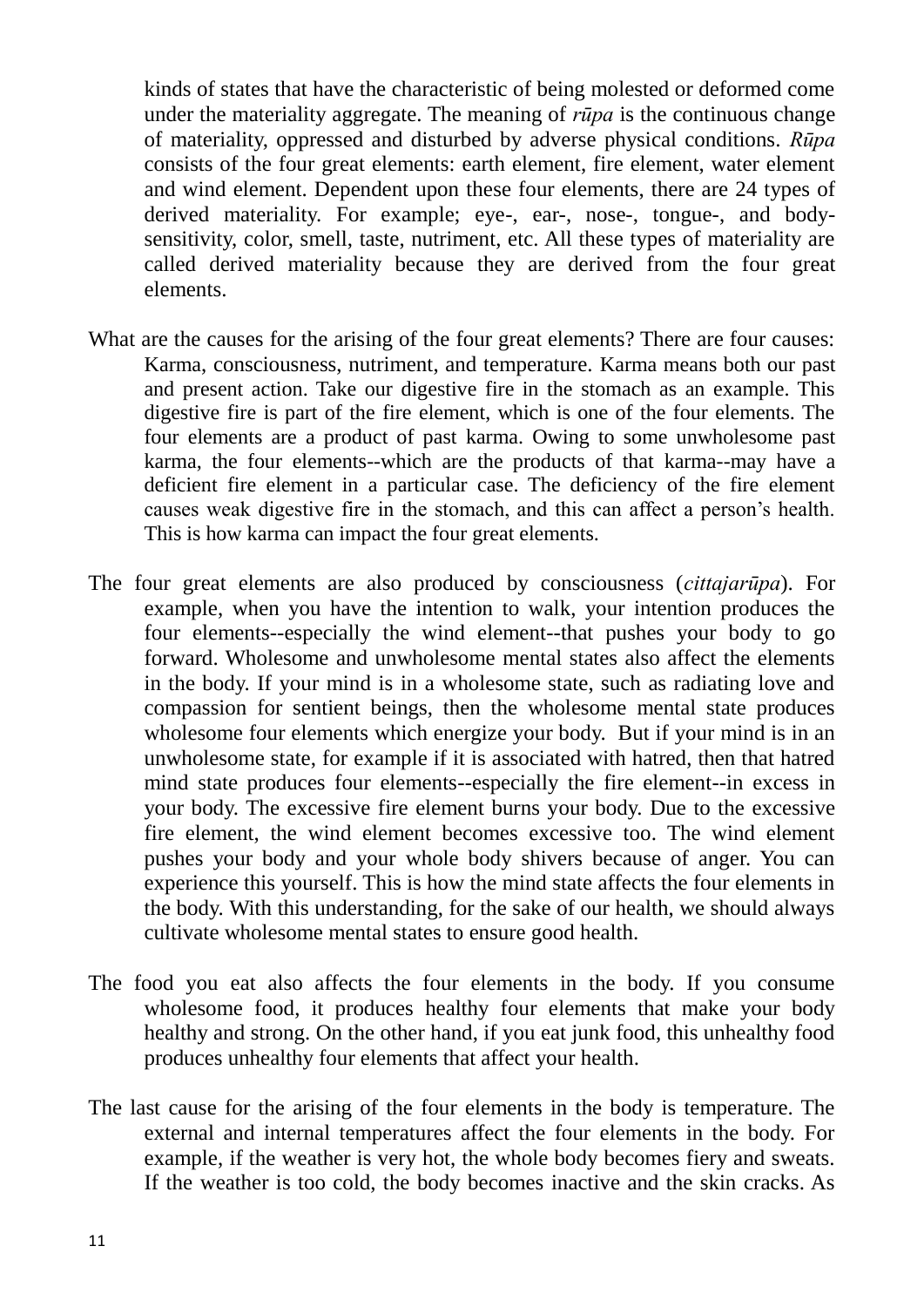for the internal temperature, excessive intake of chili peppers makes the body very hot. On the other hand, the intake of ice-cream cools down the temperature in the body. From here, you can clearly see that the body--which is merely the effect--reacts according to the adverse causes of past karma, consciousness, nutriment, and temperature. The body is just a group of effects produced by causes. Therefore, the body is conditioned. Even though this is a theoretical understanding, it temporarily helps you to remove the wrong view of body as permanent self or self as being in the body.

#### *The feeling aggregate*

- Feeling, perception, volitional formations, and consciousness are mental aggregates. There are three ways to study them according to their characteristics, functions and manifestations.
- The characteristic of feeling is being felt. The function of feeling is to experience the desirable or undesirable aspect of the object. For example, during the eating process, when the favorable food touches your tongue sensitivity and you feel pleasure, it is not you that feels pleasure. In our mental stream, there is one mental factor called feeling and this feeling at that moment performs its function of experiencing and enjoying the desirable aspect of the taste. Therefore, whenever you enjoy something agreeable, the feeling makes you feel pleasure. You must bear in mind that feeling enjoys the taste and gives you a pleasant experience; feeling is not "I," not "he," not "she," and not "a person." The function of feeling is just to experience the object.
- Each object has its desirable or undesirable aspect. Who experiences it? "Feeling" experiences it. When you look at your lover, at that moment feeling performs its function of experiencing the lovable aspect of your beloved one, and the manifestation of feeling is to make the associated mental states of perception, formations and consciousness happy. The body also feels happy. Therefore, you feel good when looking at your lover. On the other hand, if your eyes see an enemy, unpleasant feeling arises and makes the associated mental state and body unhappy. That's all. If you can understand how feeling plays its role, then you will not misperceive feeling as a self.
- There are three types of feeling: namely pleasant feeling, unpleasant feeling or neutral feeling. Where do the feelings come from? Feelings come from contact or impingement. There are six types of contact.
- When the eyes see something, that is called eye contact. According to dependent origination, when there is eye contact, dependent on contact, feeling arises. Since there is eye contact, there must be one type of feeling born from eye contact. When sound impinges on ear-sensitivity, this impingement is called ear contact. When there's ear contact, there must be one type of feeling born from ear contact. The same goes for the other sense contacts. When fragrant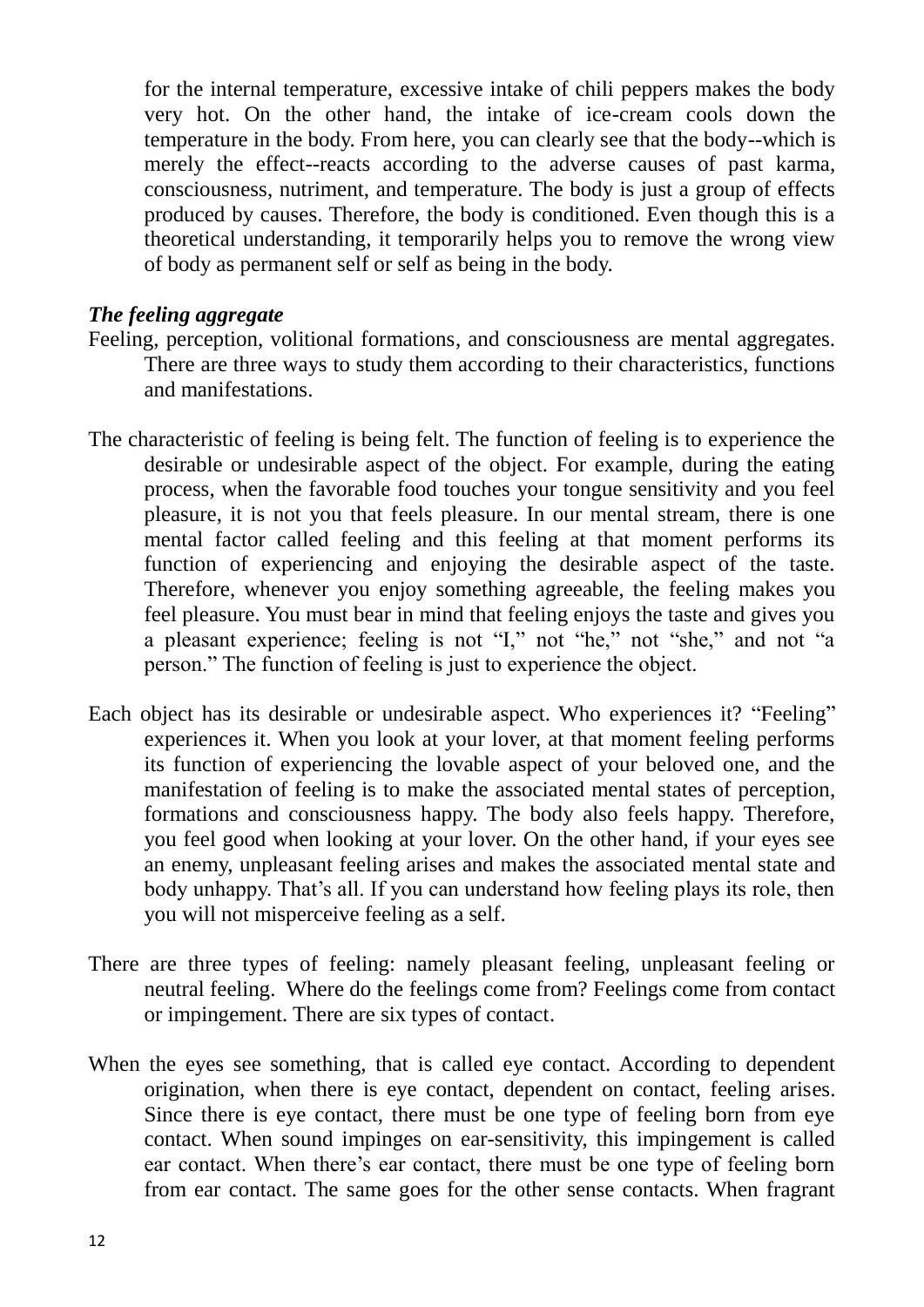odor touches the nose-sensitivity, dependent on the nose contact, pleasant feeling born from nose contact arises. Similarly, when a very bitter food touches your tongue-sensitivity, owing to this tongue contact, there arises unpleasant feeling experiencing the undesirable aspect of the taste. Likewise, when the body touches a very soft cushion, due to this bodily contact, there arises pleasant feeling. After sitting for a long time, the cushion seems to become hard like a rock, and your pleasant feeling changes to an unpleasant one. When you think of something pleasurable, then pleasant feeling arises; when you think of something not pleasurable, unpleasant feeling arises. The neutral feeling arises when the contacts with the six sense objects are neutral.

- Therefore, we have pleasant, unpleasant and neutral feelings with regard to each contact. Since there are six contacts, there are 18 types of feelings. When one practices contemplation of the feelings, these 18 types of feelings are the object of one"s contemplation.
- If we miss contemplating the feeling--for example, the pleasant feeling that arises from eating--attachment or craving follows the pleasant feeling. According to the formula of dependent origination and through our own practical experience, depending on pleasant feeling, craving arises. Suppose, we experience very pleasant feelings when tasting a piece of chocolate cake; depending on this pleasant feeling, we reach out with our hand to grasp another piece--a sign of craving, isn"t it? Without contemplating the pleasant feeling, the mind gives in to craving. Not only that, we will also identify feelings as "I" or "myself" or "I am feeling." At this moment, we strengthen the personality view. In the practice to attain *sotāpanna*, we have to get rid of personality view by contemplating "feeling as feeling." Therefore, if we miss contemplating pleasant feeling, two defilements--craving and personality view--would follow.
- We study the feelings because they are the objects of identity view and craving. This understanding is important because it reminds us to be contemplative. The six contacts of eyes, ears, nose, tongue, body, and mind are always open except when we fall asleep. Since these six contacts are always there, it means these six types of feelings are always present. Therefore, feeling is always there to be observed. If there is no pleasant and unpleasant feeling, there will be a neutral feeling. Just observe the neutral feeling and see how it changes.

The condition for the arising of feeling is contact.

#### *The perception aggregate*

The characteristic of perception is that it perceives the quality of an object. Each object has its own quality. The function of perception is that it makes a sign regarding those qualities to enable recognition of the object. For example, how do you recognize a bird flying in the sky? You recognize it from its two wings which are the sign or the quality of a bird that you have made in your mind.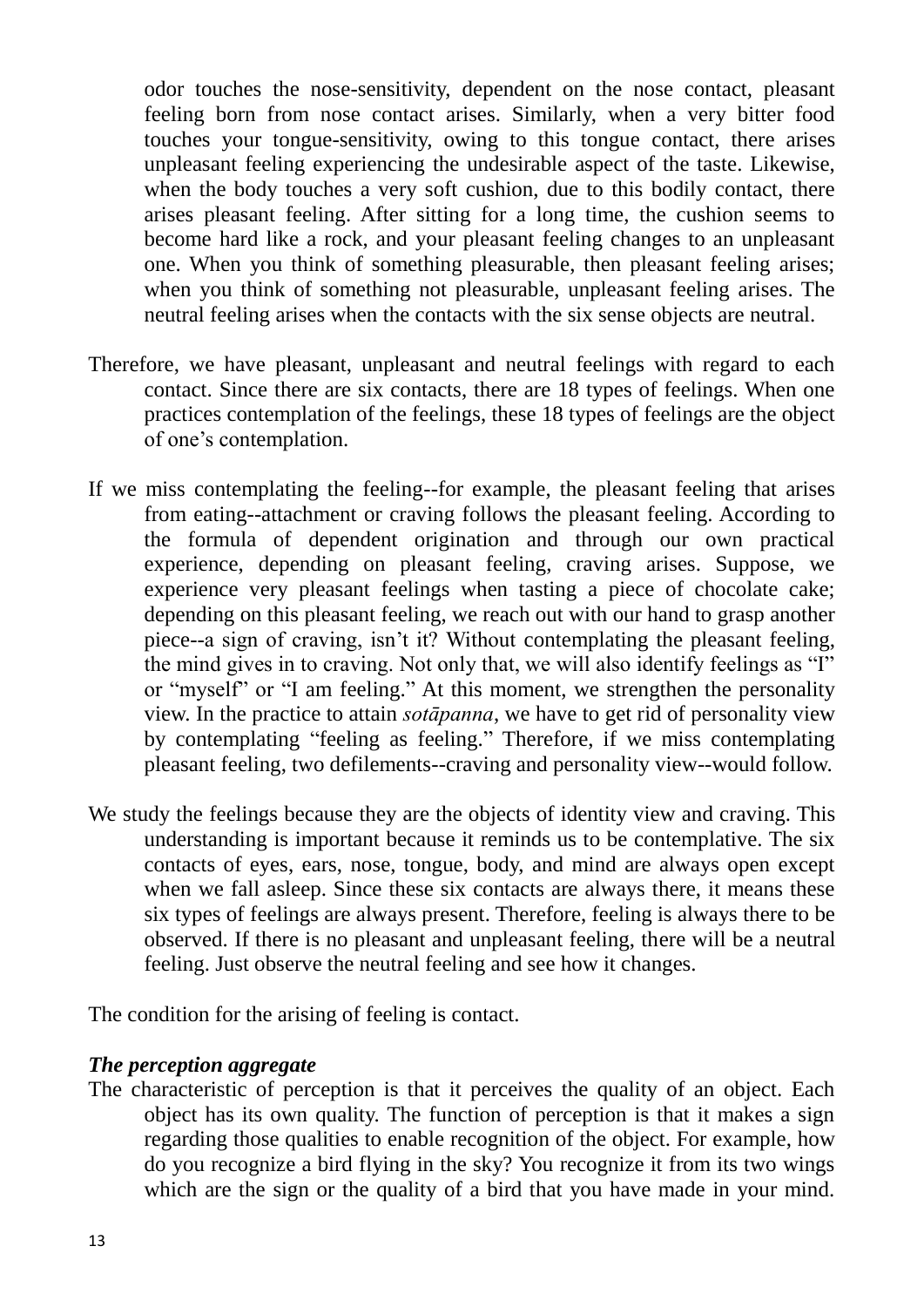The manifestation of perception is the action of interpreting by means of signs as apprehended. We always perceive in a distorted way, just like the blind man who touches the elephant. The blind man cannot see the elephant as a whole. If he touches one part of the elephant, the leg, he may conclude that the elephant is like a pillar. This is the sign which the blind man mis-apprehends and misimprints in his memory. This sign is a distorted sign, not in accordance with the truth. The elephant"s leg is only one part of the elephant, not the totality or the complete picture of the elephant. Similarly, happiness is only one part of life, not the totality of life.

- Another example--you see a coil of rope at night time and misperceive it to be a snake. Previously, you have seen a snake and know that a snake is like a coil. At night, due to the darkness, you misperceive the rope as a snake and get frightened. This is called perverted perception. Perception perceives what is wrong as right or vice-versa. When can we see a rope as a rope? Only when there is light.
- Under the influence of ignorance--the darkness of the mind--we perceive the five aggregates as permanent, happiness, and self; this is similar to the situation when we see a coil of rope and mistake it for a snake. When wisdom arises, we clearly see the true nature of the five aggregates. Perception is grouped under the five aggregates because of its importance. Thought and view follow what one perceives.

The condition for the arising of perception is also contact.

- The Buddha repeatedly said that all formations are impermanent, but we still perceive them as permanent. The distorted perception is deeply rooted. Once the phenomenon is wrongly perceived, it takes great effort and a long time to correct it. That's why, no matter how many times we have been taught that all things are impermanent, impermanent, and impermanent, we still forget. This is because for a long time, through the beginningless round of rebirths, we have perceived everything as being permanent. This has been strongly imprinted in our mind.
- Look at your own experiences. Take feeling as an example: since your birth until now, your feelings have changed constantly from pleasant to unpleasant, or from unpleasant to neutral and vice-versa. Before you were married, you felt excited about your beloved one. After marriage, the feelings may not be as pleasant as before. Sometimes you may even have bad feelings towards your spouse. You experience the instability of feelings. But why is your perception of impermanence still shaky? This is caused by latent ignorance and the failure to contemplate impermanence when actually experiencing change. Every time your feeling changes, if you could contemplate it accordingly, then the perception of impermanence will be imprinted in your mind repeatedly. Thus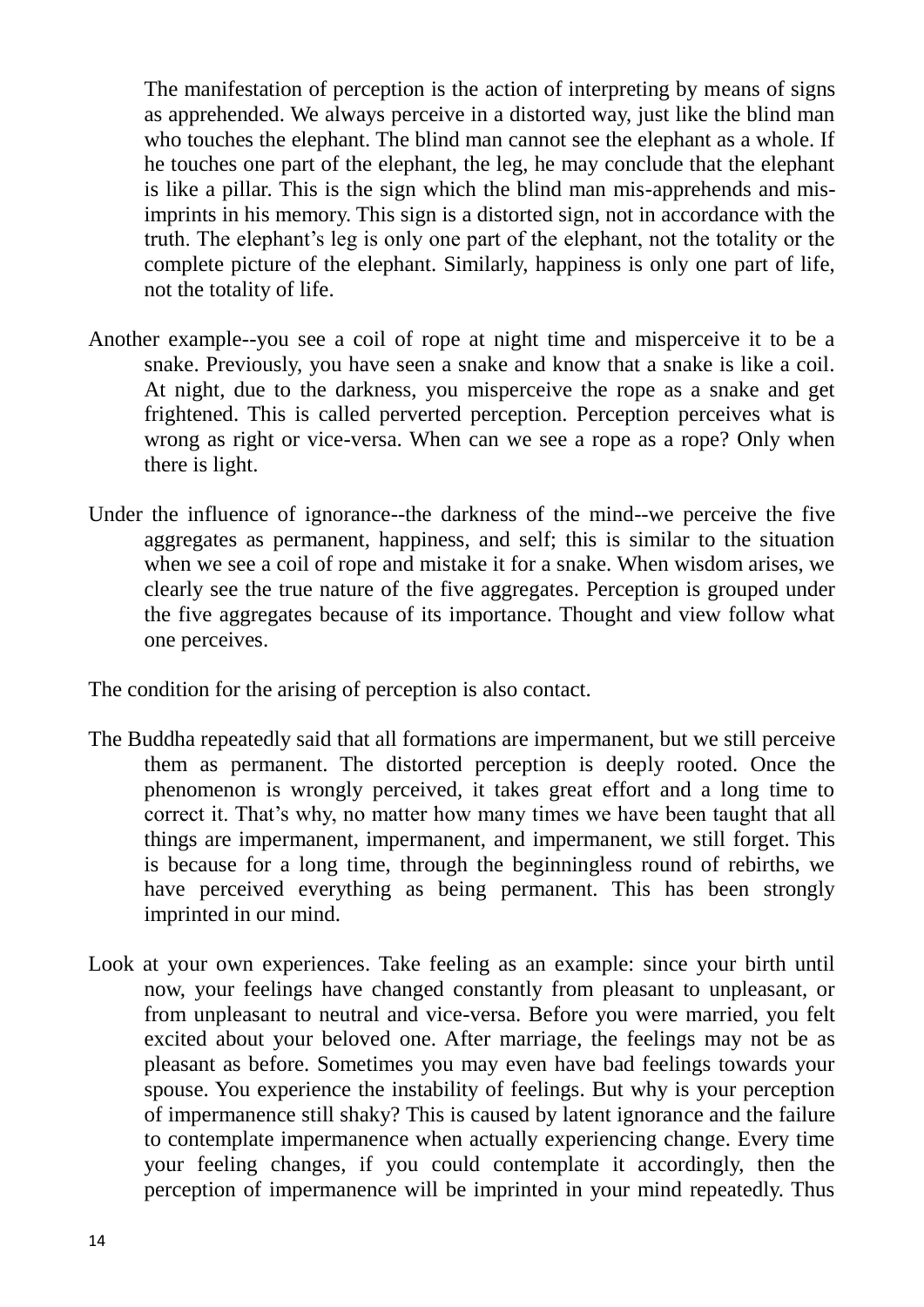the perception of impermanence is reinforced and becomes powerful. As contemplating impermanence becomes a mental habit, we will not be attached to happiness and sorrow because we already know they will soon change.

In Myanmar, Mogok Sayadaw taught the same way. Whatever arises, just contemplate arising and passing away repeatedly until your mindset matches this reality of impermanence. Then, nothing will move you; you will not be disturbed by any circumstances. Whatever happens to you, whether it is praise or blame, fame or defame, gain or loss, happiness or suffering, you remain unmoved because you know that all will change, so why attach! Happiness arises and passes away, sorrow arises and passes away, our prosperity may not last long, and that newly bought Mercedes may get banged. So why attach? It is better to take "impermanence" as your refuge. If the perception of impermanence is strong in the mindset, then one can maintain equanimity all the time. One single contemplation of impermanence frees oneself from grasping at that moment. Moment to moment, day after day, year after year, until there comes a day when the mind is completely free from clinging to anything whatsoever, and you achieve the freedom of the heart.

### *The formations aggregate*

- The characteristic of formation is forming, fabricating or constructing. In Saṃyutta Nikāya, the Buddha said: "They form the form, bhikkhus, this is why they are called formation." According to the *Abhidhamma*, excluding feeling and perception, the rest of the 50 mental factors are termed as formations. These mental factors include craving, jealousy, mindfulness, effort, concentration, avarice, sloth and torpor, restlessness, faith, tranquility, desire, determination, doubt, wisdom, hatred, delusion, etc. The function of formation is to accumulate karma whether it is bodily, verbally or mentally action. Whatever actions one performs, whether they are rooted in greed, hatred, and delusion or non-greed, non-hatred, and non-delusion, are termed as karma. Once karma is performed, it leaves behind potency or an energy that can produce effect. Karma can be likened to a seed; when you throw a seed onto the ground, it has the potency to sprout. Similarly, whatever action we do has the potency to produce an effect. It is called karmic potency which cannot be seen by the eye.
- The manifestation of formation occurs as a result of one's intervening or controlling by becoming interested in an object. For example, when you are mindful of your breath, it is a formation because your mind is interested in this breath. You accumulate karma which in this case is good karma. Practicing *samatha* is always good karma since the mind is absorbed in a pure object. However, this type of karma prolongs your life in the round of rebirths.
- *Vipassanā* is different. In *vipassanā* practice, whatever object arises you contemplate impermanence, suffering and non-self. The mind does not become interested and engaged; instead, the mind turns away from engaging in that object. This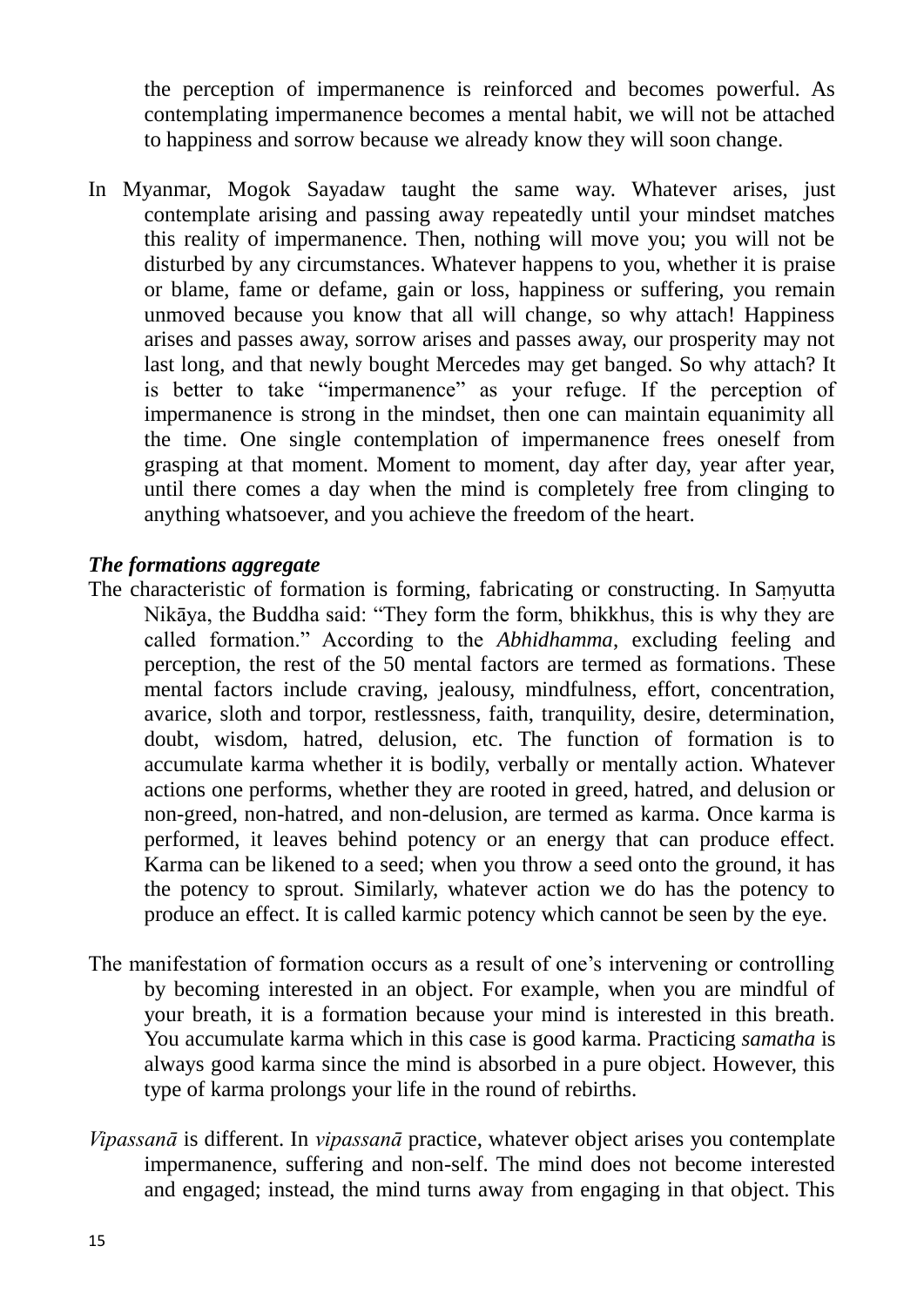turning away from the object or non-clinging cuts short the round of rebirths.

We have mundane activity and supra-mundane activity. In mundane activity, volition is the leader because it accumulates *kamma*. In supra-mundane activity, wisdom is the leader because wisdom is like a sword that cuts off the defilements that produce rebirths.

The condition for the arising of formations is also contact.

#### *The consciousness aggregate*

- Consciousness has the characteristic of knowing an object. The function of consciousness is to be the forerunner of mental factors. According to the *Abhidhamma*, there are four ultimate truths: matter or materiality, consciousness, mental factors, and *nibbana*. Consciousness and mental factors must arise together. However, between consciousness and mental factors, consciousness is the forerunner or the leader. The manifestation of consciousness occurs as a continuity of process rather than an independent being experiencing the phenomena.
- For example, while watching a TV program, you may eat an ice cream and rock your legs. There are several actions here: eye-consciousness arises on seeing the form on the screen; ear-consciousness arises on hearing the sound; tongueconsciousness arises on tasting the ice-cream; nose-consciousness arises on smelling the fragrance of the ice-cream; body-consciousness arises on feeling the shake of the legs; and mind-consciousness interprets what the drama tells. These six consciousnesses arise one after another, not all at once. But we think they arise all at once because we fail to see the rapid arising and passing away of each discrete consciousness. In a snap of the fingers, millions of consciousnesses arise and pass away.
- Therefore, as we watch TV, different consciousnesses arise one after another in rapid succession. Unable to understand the actual process, we conclude seeing, hearing, smelling, tasting, sensing, and thinking as "myself." We wrongly think, "I am eye-consciousness," "I am ear-consciousness," . . . "I am mindconsciousness"; we think, "these six consciousnesses are mine." The six consciousnesses arise one after another as a continuity of process but we think it is a single continuous consciousness we identify as "I" that is experiencing the watching of the TV program. That"s why the Buddha said consciousness is like a magician, deceiving us. A magician can create something unreal and we are cheated.
- Consciousness is dependently arisen. Consciousness is named by the particular condition dependent upon which it arises. When consciousness arises dependent on the eye and forms, it is reckoned as eye-consciousness; when consciousness arises dependent on the ear and sounds, it is reckoned as ear-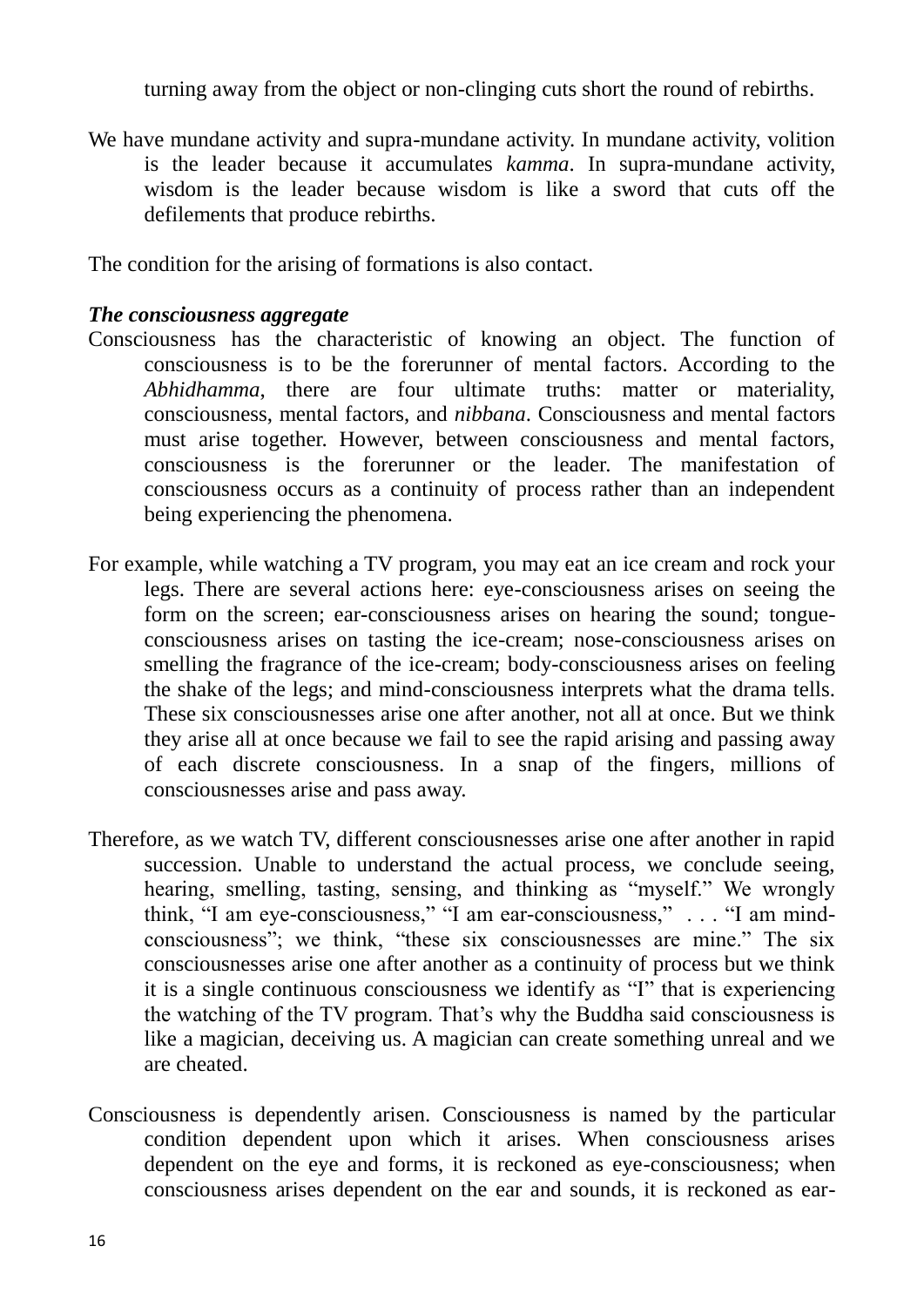consciousness; when consciousness arises dependent on the nose and odors, it is reckoned as nose-consciousness; when consciousness arises dependent on the tongue and flavors, it is reckoned as tongue-consciousness; when consciousness arises dependent on the body and tangibles, it is reckoned as body-consciousness; when consciousness arises dependent on the mind and mind objects, it is reckoned as mind-consciousness.

- In summary, we have six types of consciousnesses: eye-consciousness, earconsciousness, nose-consciousness, tongue-consciousness, bodyconsciousness, and mind-consciousness.
- For each consciousness to arise, their conditional factors must be fulfilled. For example, for eye-consciousness to arise, four factors are needed--eye sensitivity, light, attention, and form. When the cause of seeing is fulfilled, the effect of seeing arises. It is the same for other types of consciousnesses. None of the consciousnesses is "I," "he," "she" or a "person." This is the correct view.

## **Talk 3: The Gratification of the Five Aggregates**

### *The gratification of the materiality aggregate*

- The form that is derived from the primary element gives rise to excitement, enjoyment, satisfaction, and gratification to the eyes. For example, when one has nothing to do at home, there is a tendency to switch on the TV. That is because the various forms projected by the TV satisfy the eyes. This is enjoyment of the eyes.
- How about sound? Some people are fond of music: classical, rock and roll, etc. Others like to hear sweet and pleasing talk such as praise from other people, although sometimes it may not be true. Music and pleasant words give satisfaction, enjoyment, and excitement to the ears.
- The nose likes a fragrant odor, and this makes the Paris Fragrance sell well in the world. A fragrant odor gratifies the nose and gladdens the mind.
- The same is true of taste. Taste is also a derived materiality. Various tastes excite the taste buds. If we eat the same type of food every day, very soon we will get bored. That"s because just one type of taste is not able to satisfy the tongue. The variety of foods gives rise to excitement, enjoyment, and satisfaction for the tongue. We can see various restaurants being established; other businesses may go bankrupt but seldom restaurants. All beings love and depend on food, "*sabbe satta ahāra thitika*": "All beings are maintained by the nutriment."

The soft touch--the touch of fine cloth or the touch of the opposite sex--gratifies the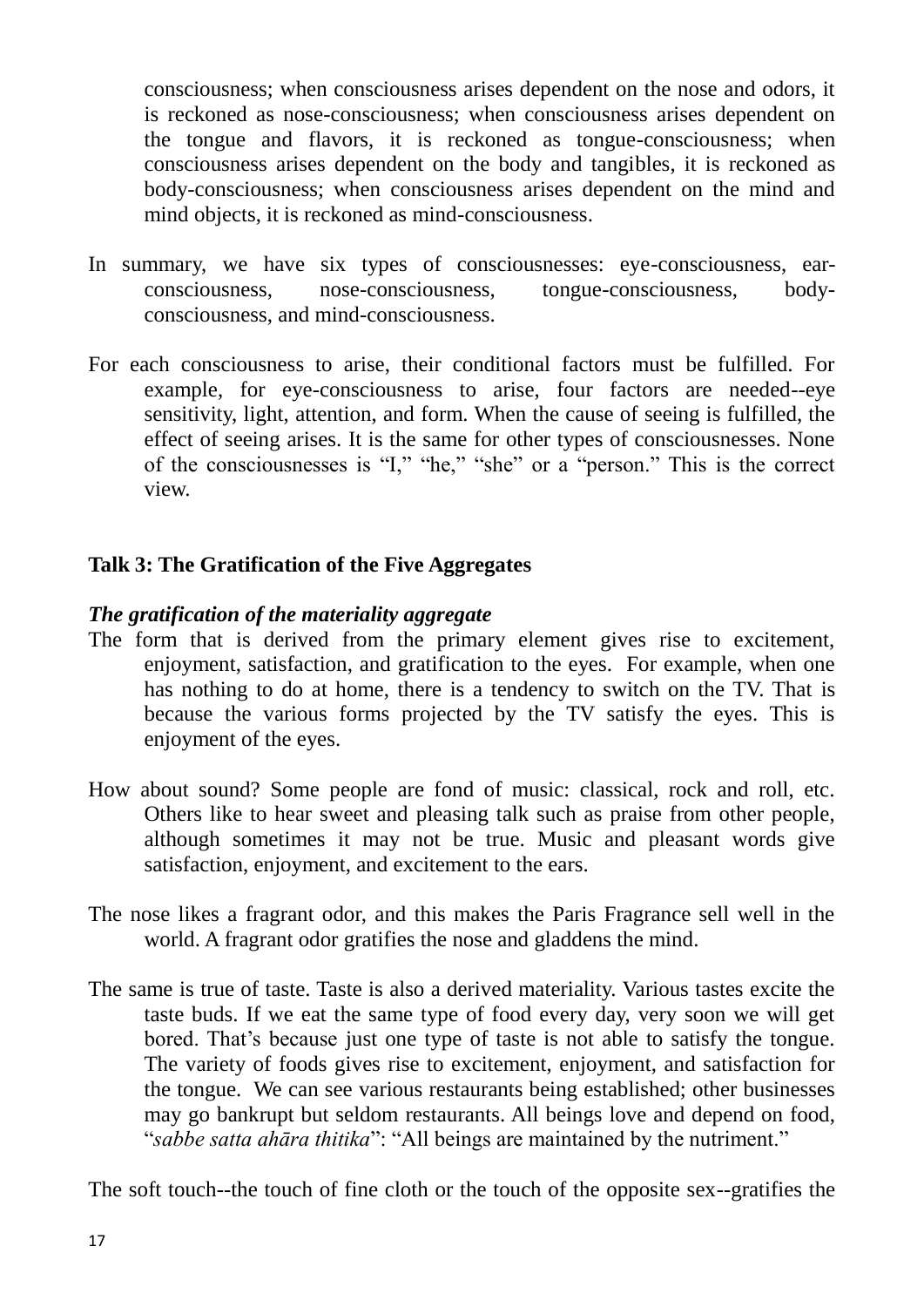body.

In short, the pleasure and joy that arise dependent on the five internal bases and their respective five external objects are the gratification of the materiality aggregate.

## *The gratification of the feeling aggregate*

The feeling aggregate, especially pleasant feeling, gives more enjoyment than the materiality aggregate. Some people get addicted to alcohol, drugs, morphine and so on not because of their taste but because they stimulate a strong pleasant feeling. These people are addicted to the pleasant feeling that the drugs provide. This pleasant feeling thrills both the mind and body.

So, this is the enjoyment, gratification and excitement of the feeling aggregate.

## *The gratification of the perception aggregate*

- We always perceive all formations as permanent, happiness, and self. This perverted perception makes the mind happy. Most people perceive worldly life as full of happiness. Being surrounded by one's beloved spouse and children is joyful; enjoying the wealth one gains is happiness. Such a way of perceiving things satisfies us and we cannot bear to become monks or nuns.
- The perception of non-self is unwelcomed by the majority. It threatens our egocherishing attitude. Few can bear to perceive the mind and body as not a self. We do not like to hear that our property and beloved children do not belong to us.

## *The gratification of the formations aggregate*

Craving, one of the mental factors among the formations aggregate, finds great enjoyment in sensual pleasure. Craving has the characteristic of grasping the sensual object; its function is not to let go. The more one indulges in sensual pleasure, the more one's craving increases.

## *The gratification of the consciousness aggregate*

- We are free to think whatever we want. Let us take, for example, the situation of a poor person. A poor person may not have a big house or a Mercedes, but he can dream of them. Nobody can stop him dreaming. He might even think he is now the President of the United States. He indulges in his own thought which satisfies him. His thoughts make him happy.
- Consciousness sustains life by being aware of some objects. The very thought of--I am aware, thus still "alive"--gratifies the majority. This is called the gratification of the consciousness aggregate.

As the five aggregates provide gratification and enjoyment, we cling or attach to the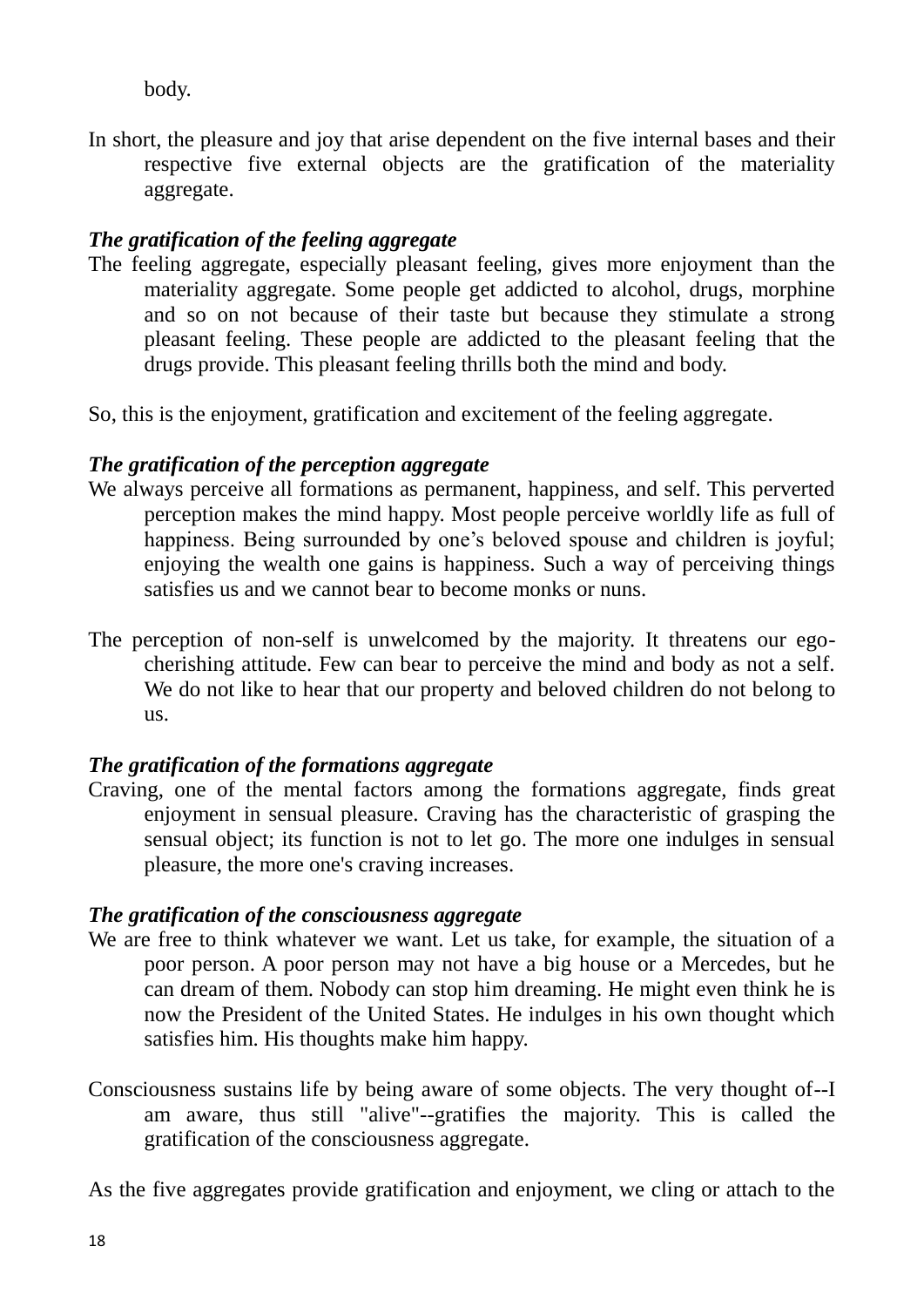five aggregates very strongly. If the five aggregates do not provide enjoyment, satisfaction or happiness, how can we cling to them? Owing to their gratification, we just keep running and revolving around form, around feeling, around perception, around volitional formations, and around consciousness. As we keep on running and revolving around them, we are not freed from form, not freed from feeling, not freed from perception, not freed from volitional formations, and not freed from consciousness. We are not freed from suffering. (SN 22.99)

- The gratification, enjoyment, and excitement of the five aggregates cause us to be blind to their dangers and faults. For a long time, this mind has been defiled by lust, hatred, and delusion. The Buddha said: "Through the defilements of the mind, beings are defiled."
- I will give you an example from the Magandiya Sutta (MN 75) which is a very profound *sutta*. A man, who was born blind, could not see colors, whether pink, green, black, or white. He could not see the moon, the sky, or the sun. However, one day, he heard a man with good eyesight say, "How wonderful, good sir, is a white shirt or white cloth, beautiful, spotless, and clean." And this blind man went in search of something white because after hearing somebody praising the white, spotless, clean shirt or cloth, he developed a strong attachment to this white shirt although he could not see. One of his friends fooled him with a grimy and oil stained cloth or rag and told him: "Here my good friend, is a white shirt, beautiful, spotless, and clean." This blind man was so happy. He quickly took it and put it on. Having put it on, he felt so gratified, satisfied, and happy. He went around showing off to the other people. All of his friends laughed at him. One of his good friends told the blind man that he was wearing a grimy and oil stained shirt, but the blind man still declared that he was wearing a white, clean, spotless shirt. His good friend thought that he should tell the blind man"s mother. His mother tried to convince her son that he was wearing a grimy and oil stained shirt. However, as her blind son was so attached to this shirt which he thought was white, clean, and spotless, he did not believe her. His mother had no choice but to call for an eye doctor to cure his blindness. When he finally gained his eyesight and looked at his body, he found that it was not a white, clean, and spotless shirt that he cherished. Instead it was a grimy and oil stained shirt. He exclaimed to himself, "Oh my gosh! How long have I been fooled, cheated, and deceived by that man and this grimy, oil stained rag!" He quickly took it off and thought that the man who had fooled him should be killed.
- What is this oil stained, grimy, and dirty shirt? It is none other than the five aggregates that we all are showing off to other people. We think, "How fit and beautiful is my body!" Instead, we should say: "How beautiful is my oil stained rag!" Why did this blind man develop such strong attachment to this oil stained and grimy shirt? That"s because he could not see (ignorance). As he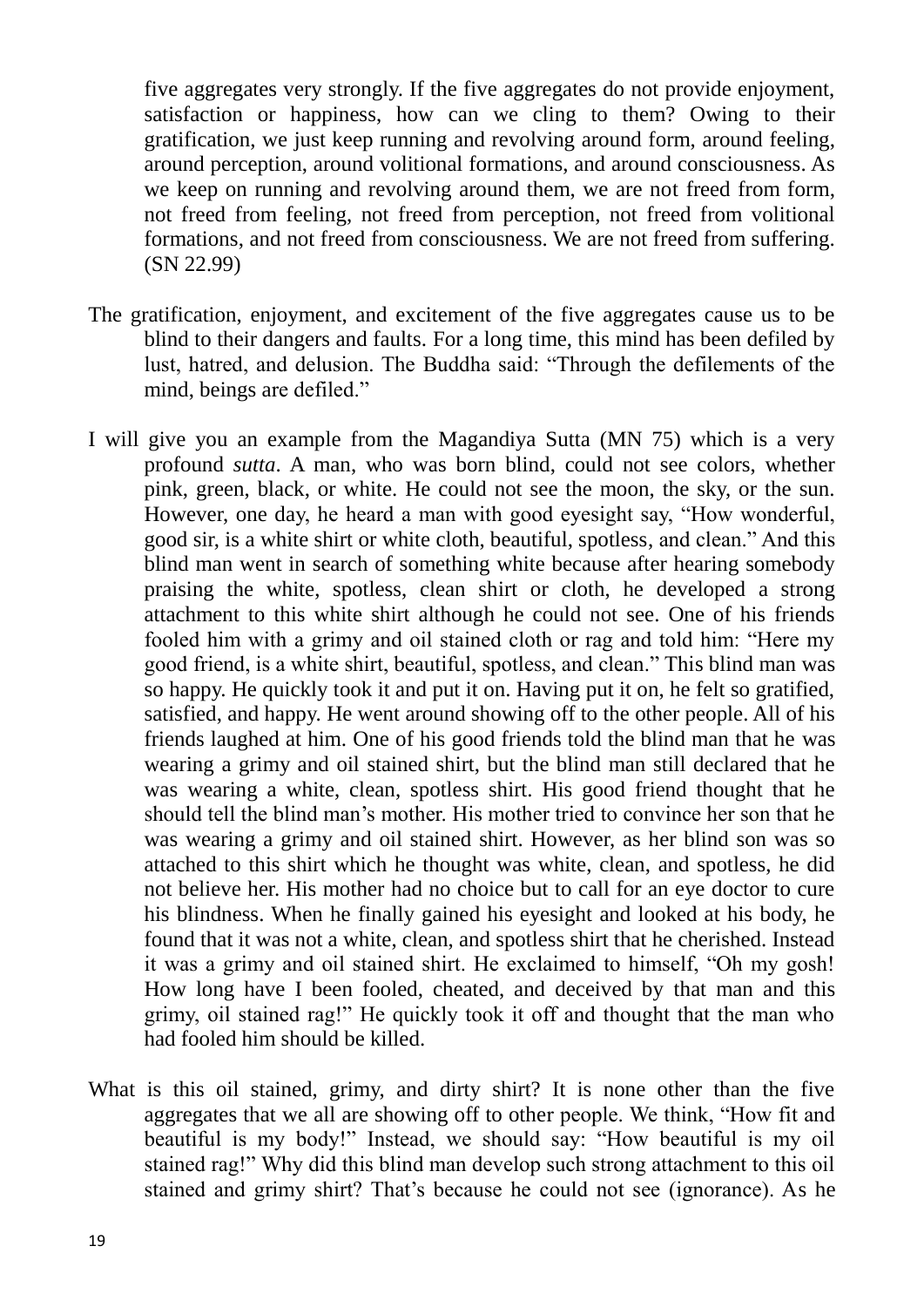was blind, he could not see clearly. Therefore, blindness is called ignorance. Don"t laugh at this blind man; we are in the same boat. Due to ignorance, we cannot see the fault of the five aggregates. We think that the five aggregates provide us with enjoyment, gratification, and happiness. We are just like the blind man who perceived the grimy shirt as beautiful, clean, and spotless. That's why we cling strongly to the five aggregates. Only when wisdom arises, will ignorance give way. Then we start to see clearly the fault and the reality of the five aggregates. Then we will say, "My gosh, how long have I been fooled, cheated, and deceived by this mind!"

- One starts to realize that in clinging, it is just form that one is clinging to; it was just feeling, just perception, just fabrication of volitional formations, and just consciousness that one is clinging to.
- The Buddha said: "Suppose a dog tied up in a leash was bound to a strong post or pillar. When it walked, it walked close to that post or pillar. When it stood, it stood close to the post or pillar. When it sat down, it sat down close to the post or pillar. When it laid down, it laid down close to the post or pillar. So, too, bhikkhus, the uninstructed worldlings regard form, materiality thus as this is mine, this I am, this myself. He regards feeling, perception, volitional formations, consciousness thus--this is mine, this I am, this myself. If he walks, he walks close to the five aggregates of clinging. If he stands, he stands close to the five aggregates subject to clinging. If he sits down, he sits down close to the five aggregates of clinging. If he lies down, he lies down close to the five aggregates subject to clinging*."* (SN 22.100)
- With clinging as a requisite or condition, karmic becoming arises. Dependent on the becoming, there is birth, aging, sickness, death, sorrow, lamentation, distress, and despair. Thus arises the whole mass of suffering. This suffering comes from ignorance, not knowing clearly. Because of not knowing clearly, we develop attachment. If we know clearly, we will give up attachment. Therefore, ignorance and craving are the origin of all suffering. They are the root causes of all suffering. The practice of *vipassanā* and *samatha* are called The Noble Eightfold Path that will finally remove the ignorance which conceals the Four Noble Truths. When ignorance is removed, the Four Noble Truths manifest.
- In summary, the purpose of practice is to remove the ignorance of the danger of the five aggregates. It means to develop wisdom in order to see the fault, the danger, and the misery of the five aggregates. Seeing clearly, we are willing to let go of that attachment to the five aggregates.

Here ends the gratification of the five aggregates.

## *The danger of the five aggregates*

Each coin has two sides. The five aggregates give gratification but there is also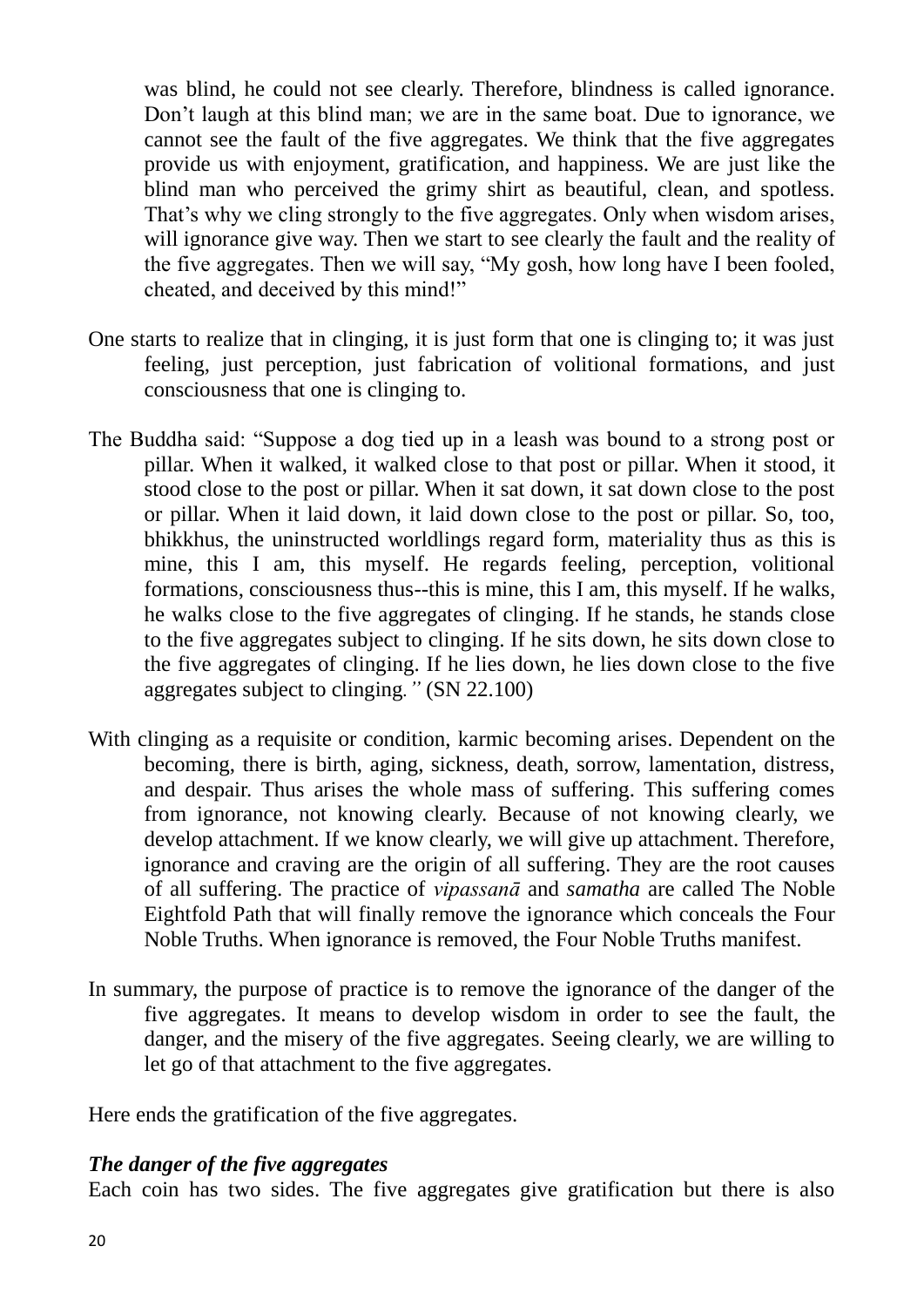danger in them. The danger of the five aggregates is that they are impermanent, subject to destruction. We may cling to our five aggregates but once they change, the craving is no more satiated; then we feel misery. For example, we cling to our body delusively thinking that our body is healthy and strong. One day when we go for a check-up and the doctor says that we have cancer, we won"t be able to laugh anymore because what we thought previously, that the body gives happiness, now turns out to be the opposite. The body is giving us suffering now. This is the danger of the material aggregate.

The mental aggregate changes faster than the material aggregate. Within a single day, thousands of thoughts arise and pass away. Our cherished happiness soon leaves us and is replaced by sorrow; the praise we receive today becomes tomorrow's blame.

> The danger of the five aggregates is that they are impermanent. What is impermanent is suffering. What is impermanent or suffering cannot be regarded as "I," "mine" or "myself."

- The process of change is beyond our control. Therefore, the five aggregates are notself. What is non-self and beyond our control cannot bring us lasting happiness. This is the danger of the five aggregates.
- The five aggregates were compared to murderers or killers. In the Yamaka Sutta (SN 22.85), Venerable Sariputta gave a simile. He said: "Friend, suppose there was a rich man with much wealth and property, protected by body guards. Then, someone appeared who wanted to ruin him, to harm him, to endanger him, and to take his life. It occurred to the man that this rich man was protected by bodyguards, and it wouldn"t be easy to take his life by force. He thought, "Let me get close to him and then take his life." Then he approached the rich man and said to him, 'I would like to serve you, sir.' The rich man appointed him as a servant. The man served the rich man very well, rising up before him, retiring after him, doing whatever he wanted. He was agreeable in his conduct and endearing in his speech. Eventually, the rich man considered him as a friend and placed trust in him. However, when the man became aware that the rich man had placed trust in him, finding him alone, he took his life with a sharp knife. When the man was serving the rich man, rising up before him, retiring after him, doing whatever he wanted, agreeable in his conduct, endearing in his speech, wasn't he a murderer then even though the others might not recognize him as a murderer?"
- Our five aggregates are compared to a murderer living closely with us though we may not recognize him. Our five aggregates serve us and please us well. We become very intimate with our five aggregates and place trust in our five aggregates. When attachment to the five aggregates grows strong, we will then be killed.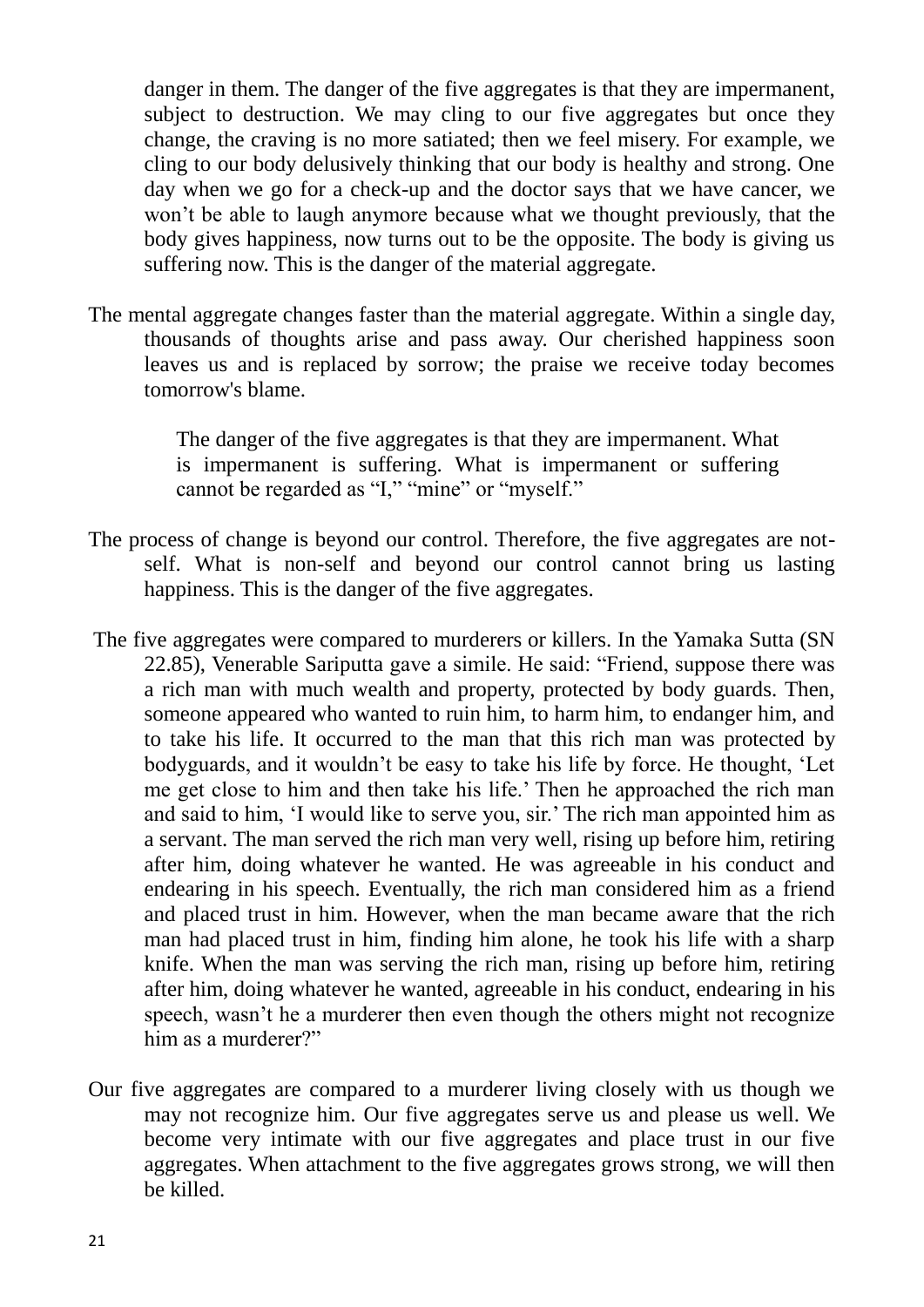### *The escape*

We have spoken about the gratification and dangers of the five aggregates.

## *But how do we escape from the dangers of the five aggregates?*

- The escape lies in removing the lust, the attachment, the craving, and the clinging to the five aggregates.
- To achieve this goal, we must see the five aggregates as they are: **impermanent, suffering, and non-self.** Without seeing their impermanent, suffering, and non-self nature, we are unable to remove our lust for them. We are just like a child who is fascinated by fireworks; only when the child touches the fireworks and gets burnt will he know that fireworks are dangerous; thus he will let go of his clinging tos the fireworks.
- The materiality aggregate: The Buddha compared the materiality aggregate to a lump of form. He said: "Monks, suppose that this river Ganges was carrying along a great lump of form; a man with good sight would inspect it, ponder it and carefully investigate it, and this lump of form would appear to him to be void, hollow, insubstantial for what substance could there be in the lump of form? So, too, monks, whatever kind of form that is, whether past, future or present, internal or external, gross or subtle, inferior or superior, far or near, a bhikkhu or a monk inspects it, ponders it and carefully investigates it and it will appear to him to be void, hollow, insubstantial for what substance could there be in a lump of form?" (SN 22.97)
- So if we inspect and investigate our body through the four elements meditation, we will see clearly that the body is insubstantial.

## *How do we practice the four elements meditation?*

We can scan the body: from the top of the head slowly scan down to the feet. In whatever part we feel hardness, mentally we should note "earth element, earth element." If we feel hot somewhere, then mentally note "fire element, fire element." Move the awareness from the top of the head down to the soles repeatedly. If we feel softness in any part of the body, we should note "earth element, earth element." When awareness reaches the heart and we feel the heart pumping, then we contemplate it as earth element "wind element, wind element." Sometimes we might feel the tightness of the body--this is the water element. Contemplate "water element, water element." As we move our awareness from the top of the head down to the feet, we will see various elements in our body. As concentration grows, we will come to a stage when we no longer feel the body, only the elements. The elements will manifest very fast, appearing and disappearing up to the final stage when we will no longer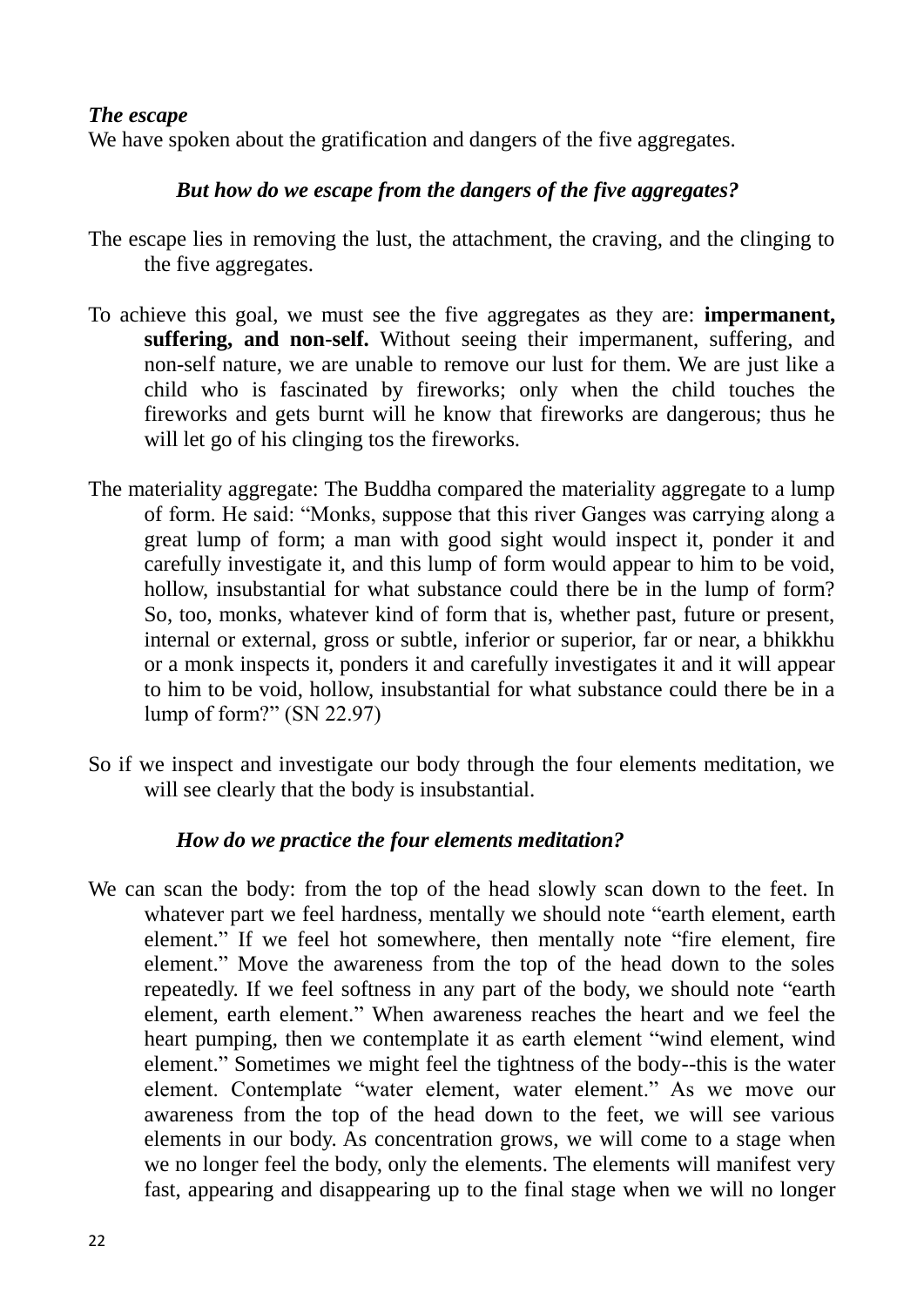see elements--we will only see particles, billions of particles arising and passing away in the body. Some will see the body breaking up and falling apart. At this time, we will understand why the Buddha compared the materiality aggregate to the form. The body is like a lump of form. For what substance could there be in this body? It is insubstantial.

- The feeling aggregate: The Buddha compared the feeling aggregate to a water bubble. Water bubbles arise and burst on the surface of the water constantly. We can observe this when it rains and the water falls into a pond. If we investigate it, we will come to the conclusion that feelings are insubstantial. For what substance could there be in a water bubble? It forms and perishes immediately. Similarly, our feelings--whether pleasant, unpleasant, or neutral--come and go.
- The perception aggregate: The Buddha compared this perception aggregate to a mirage. During the hot season, sometimes we see a mirage appears. We think it is real but in fact it is unreal. Our perception, like a mirage, deceives us. It makes us think what is false to be real. The correct perception is to perceive everything as impermanent, suffering, and non-self. If we perceive all phenomena, including the five aggregates, as happiness, permanent and self, this is called perverted perception.
- The formations aggregate: The Buddha compared the formations aggregate to a banana tree. Take the case of a man who goes in search for heart wood and finds a banana tree. Wanting to get the heart wood, he cuts down the banana tree. As we know, the trunk of the banana tree is composed of several layers just as the formations aggregate is composed of many mental factors. This man peels away the layers of the tree but he won"t find even soft wood, not to mention heart wood. This signifies that all mental formations are empty; there is no substance in them. Mindfulness is empty of a self, wisdom is empty of a self, concentration is empty of a self, effort is empty of a self, and greed is empty of a self. There is no heart wood in the formations aggregate.
- The consciousness aggregate: The Buddha compared the consciousness aggregate to a magician. A magician can make something unreal appear as real and make us believe in it. Therefore, consciousness or our mind always cheats us. Just like the blind man who thought that the grimy cloth was a clean cloth, we think that the five aggregates are permanent and bring happiness and enjoyment; thus, we are cheated by our mind.

## *By understanding that the five aggregates are insubstantial, how should we contemplate in order to remove the lust for the five aggregates?*

Venerable Sariputta gave a very good discourse on how to contemplate them. In this discourse, Mahakothitta had asked Venerable Sariputta to explain the appropriate way to contemplate the five aggregates in order to attain the state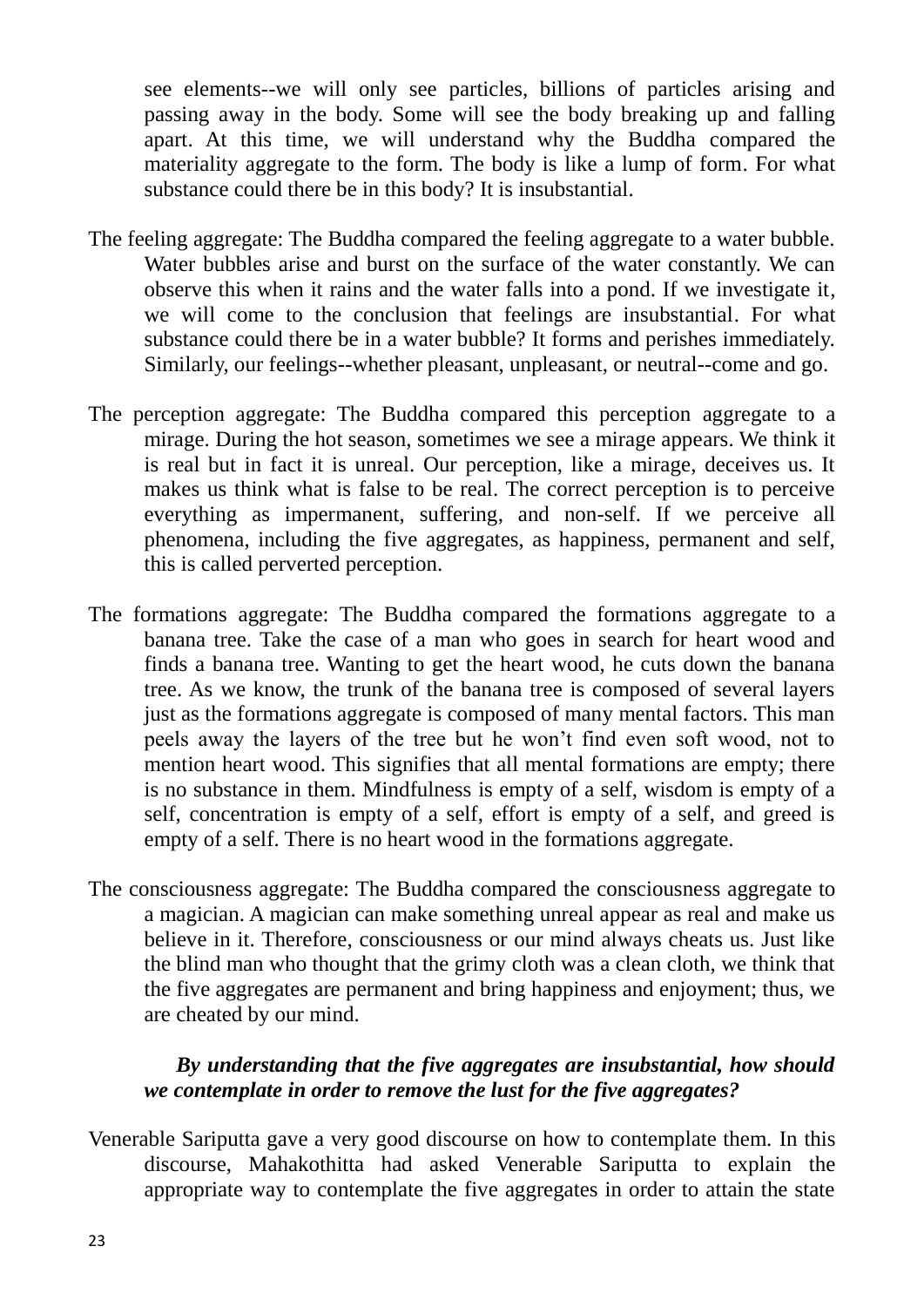of a stream enterer or how to contemplate the five aggregates in an appropriate way in order to remove the lust for the five aggregates. Venerable Sariputta explained that the appropriate way a practitioner should attend to the five aggregates of clinging is to regard the five aggregates as impermanent, unsatisfactory, a disease, a cancer, an arrow, painful, an affliction, alien, a dissolution, empty, void, not a self. Should a monk or practitioner attend in this way, it is possible for the practitioner to realize the fruit of a stream enterer, once returner, non-returner and finally an *arahant*. This is the reason why I ask you to contemplate "impermanent, impermanent, impermanent; suffering, suffering; non-self, non-self." It is very clearly stated in the *suttas* and very easy to follow. Whatever comes, contemplate "impermanent, impermanent, impermanent"; it is so easy to practice.

However, although the method is very easy, we always forget. We always forget to contemplate "impermanent, impermanent, impermanent," especially when we experience happiness. When happiness comes, we don't want impermanence; we hope our happiness becomes permanent because sensual pleasure activates craving. But if we experience sorrow, we hope the sorrow goes away quickly. Yet, we remain forgetful to contemplate sorrow as impermanent and get caught in it.

We will end here*. Sadhu, sadhu, sadhu*.

## **Talk 4: The Importance of Right View**

#### *Channa Bhikkhu"s dilemma*

- I would like to continue the last talk about the five aggregates of clinging. Today"s talk is an important one. It is connected to your practical experience. However, it is also very profound and it is dependent on your wisdom whether you can comprehend it or not. I would like to relate a story from the *sutta.* This story concerns Channa Bhikkhu.
- One day, Channa Bhikkhu was meditating. After emerging from seclusion, he went to the eldest monk and asked the eldest monk to preach the *Dhamma* to him. The eldest monk preached to him thus: form is impermanent, feeling is impermanent, perception is impermanent, volitional formation is impermanent, and consciousness is impermanent. Moreover, the five aggregates are also nonself. It was a very short *Dhamma* talk.
- Channa Bhikkhu bowed to the eldest monk and went back to his *kuti*. There he sat meditating. He thought to himself, "I understand form is impermanent, feeling is impermanent, perception is impermanent, volitional formation is impermanent, and consciousness is impermanent. I also understand they are non-self. However, my mind does not launch out upon the stilling of all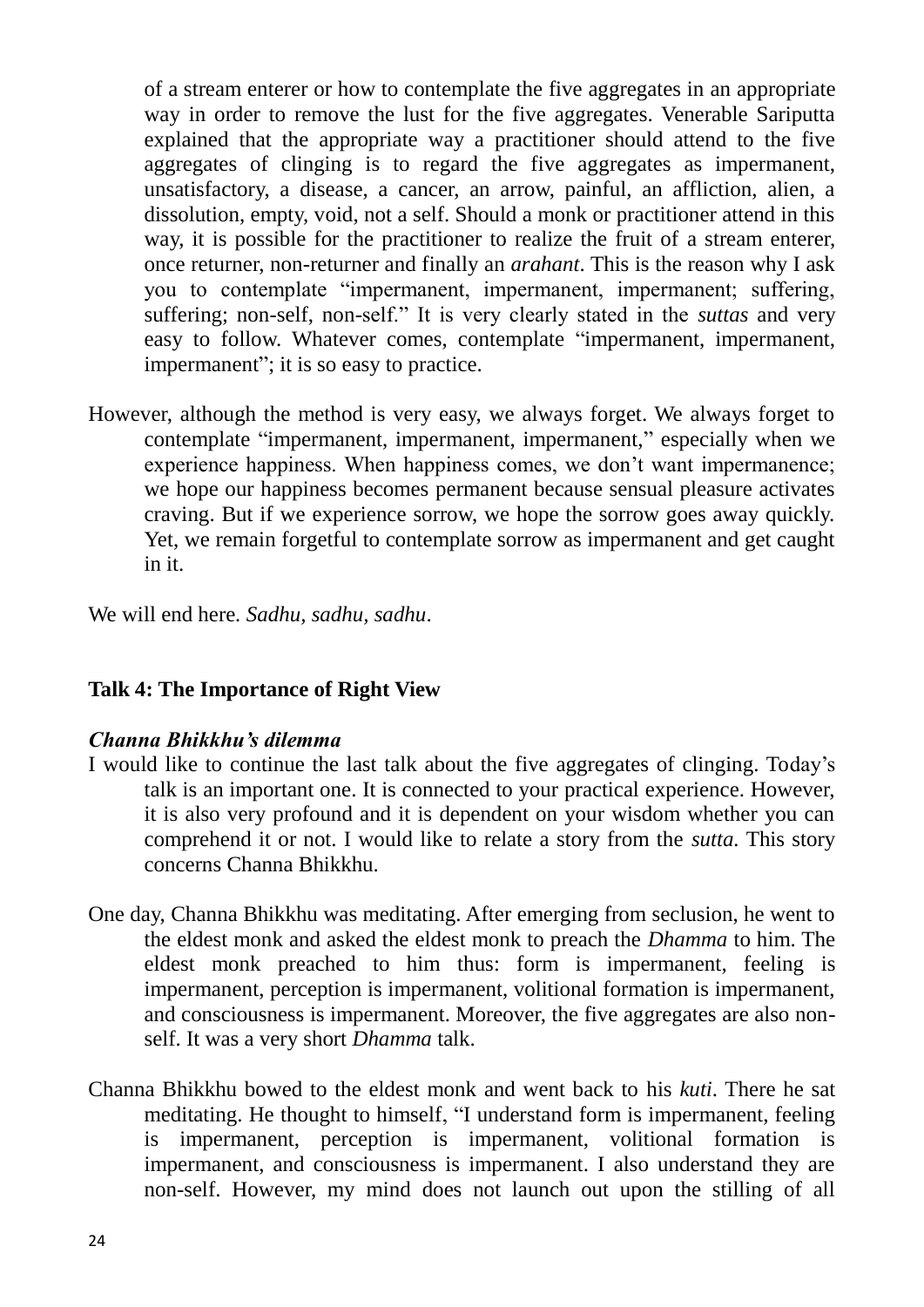formations, the relinquishing of acquisition, and the destruction of craving. My mind does not launch out upon the cessation, the fading away, and *nibbana*. Instead, agitation and clinging arise in me and my mind turns back. Who am I? Who am I? Who is myself sitting here meditating?" And he thought that such a doubt would not have arisen in one who has seen the *Dhamma*. "Who can show me the path? Who can help me see the *Dhamma*?"

- I would like to explain Channa"s doubt. Channa understood that the five aggregates are impermanent and he also understood that the five aggregates are non-self. But why did such a doubt arise in him? Why did agitation and clinging arise in him? You may face the same problem.
- The commentary on this *sutta* states that doubt arose in Channa because his insight knowledge was very weak. Why was his insight knowledge weak? That was because before he proceeded to contemplate the impermanent and non-self nature of the five aggregates, he did not fully discern **cause and effect**. He did not fully discern the conditional five aggregates. Due to the fact that he did not fully discern the conditional five aggregates, although he knew that the five aggregates are non-self, he still had doubt: "Who am I? Who is myself? Who is this self sitting here meditating?"
- This is the reason why on the first and second day, I taught you how to discern *nāma rūpa*, mind and matter, and cause and effect. Only then I asked you to contemplate impermanence. If you do not contemplate cause and effect but instead you go one step further to contemplate non-self, you will end up with Channa"s dilemma. You will have doubt and perplexity about this self and about yourself. Although Channa understood the impermanent and non-self nature of the five aggregates, his mind did not launch out upon the stilling of all formations and *nibbana*. Instead agitation arose in him. This agitation arose in Channa because of fear. Fear of what? Fear of losing this self.
- For some meditators, when practicing the four elements meditation, they cannot see the self but only the elements. When they experience this, they feel sorrow and they weep. That's because of fear. They are afraid of losing the self which they have clung to so firmly and so strongly.

Where does this fear come from? What causes this fear? **This fear is caused by the clinging to the self.** 

Agitation and clinging--agitation out of fear and clinging to the self will block the meditator's mind. The mind will refuse to incline towards cessation or to incline towards the stilling of all formations. Remembering this will be very helpful to your practice. You will come to this stage.

In order to overcome the difficulty or dilemma of Channa, **you have to contemplate**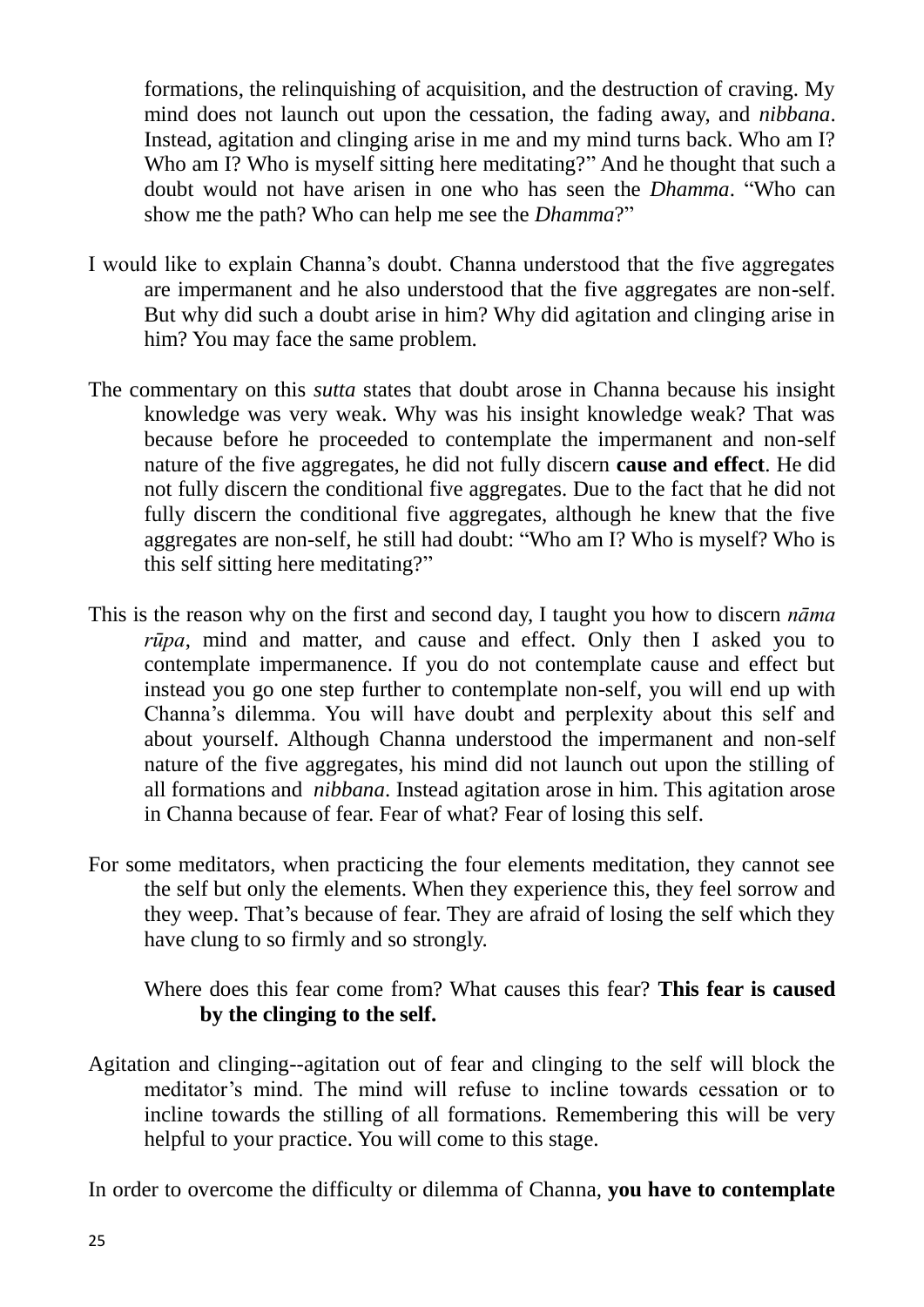**mind and matter, cause and effect--**again and again. When you are able to contemplate cause and effect, the non-self nature will become clearer and clearer to you. I have already mentioned the four causes of arising of materiality: Karma, consciousness, nutriment and temperature. You must not neglect the contemplation of cause and effect, called *paccaya pariggaha ñana* or the second insight knowledge of discerning cause and effect.

### *The eternalism and annihilation views*

- When this doubt and perplexity arose in Channa, he thought of Venerable Ananda who might be able to help him. Ananda was praised by the Buddha for his wise knowledge, and he listened to all the teachings of the Buddha. He approached Venerable Ananda and told him his difficulties. Ananda preached him a very profound *sutta*, the Kaccayanagotta Sutta. Venerable Ananda said: "This world for the most part, relies on duality or polarity, upon the notion of existence and non-existence. For one who sees the origination of the world as it actually is with correct wisdom, the notion of non-existence will not occur in him. For one who sees the cessation of the world, the notion of existence will not occur in him."
- The notion of existence is the same as the view of eternalism. The notion of nonexistence is the same as the view of annihilation. In this world, most people get entangled in these dualities or views. Why does a person hold on or cling to the view of eternalism? That"s because this person does not see the cessation of formation. Therefore, during your *vipassanā* practice, if you cannot see the formation passing away, cease or perish, you will hold the view of eternalism.
- How did the view of annihilation come about? Why do people think that after death, everything is annihilated? That"s because they do not see the arising or the origination of the world. The world here signifies the world of conditions (*sankhāra loka*). **The five aggregates are the world of conditions.** If a person does not see the origination or the arising, again and again, of the formation of the five aggregates, then he will hold the view of annihilation. The Buddha said, the notion of non-existence will not occur in one who sees the origination of the five aggregates as they actually are with correct wisdom.

Everything exists is one extreme. Nothing exists is another extreme.

The Buddha avoided these two extremes and preached the middle way. What is the middle way? He preached: dependent on ignorance, karmic formations come to be; dependent on karmic formations, consciousness comes to be; dependent on consciousness, mind and matter come to be; dependent on mind and matter, six sense bases come to be; dependent on six sense bases, contact comes to be; dependent on contact, feeling comes to be; dependent on feeling, craving comes to be; dependent on craving, clinging comes to be; dependent on clinging, becoming or karma activities comes to be; dependent on karmic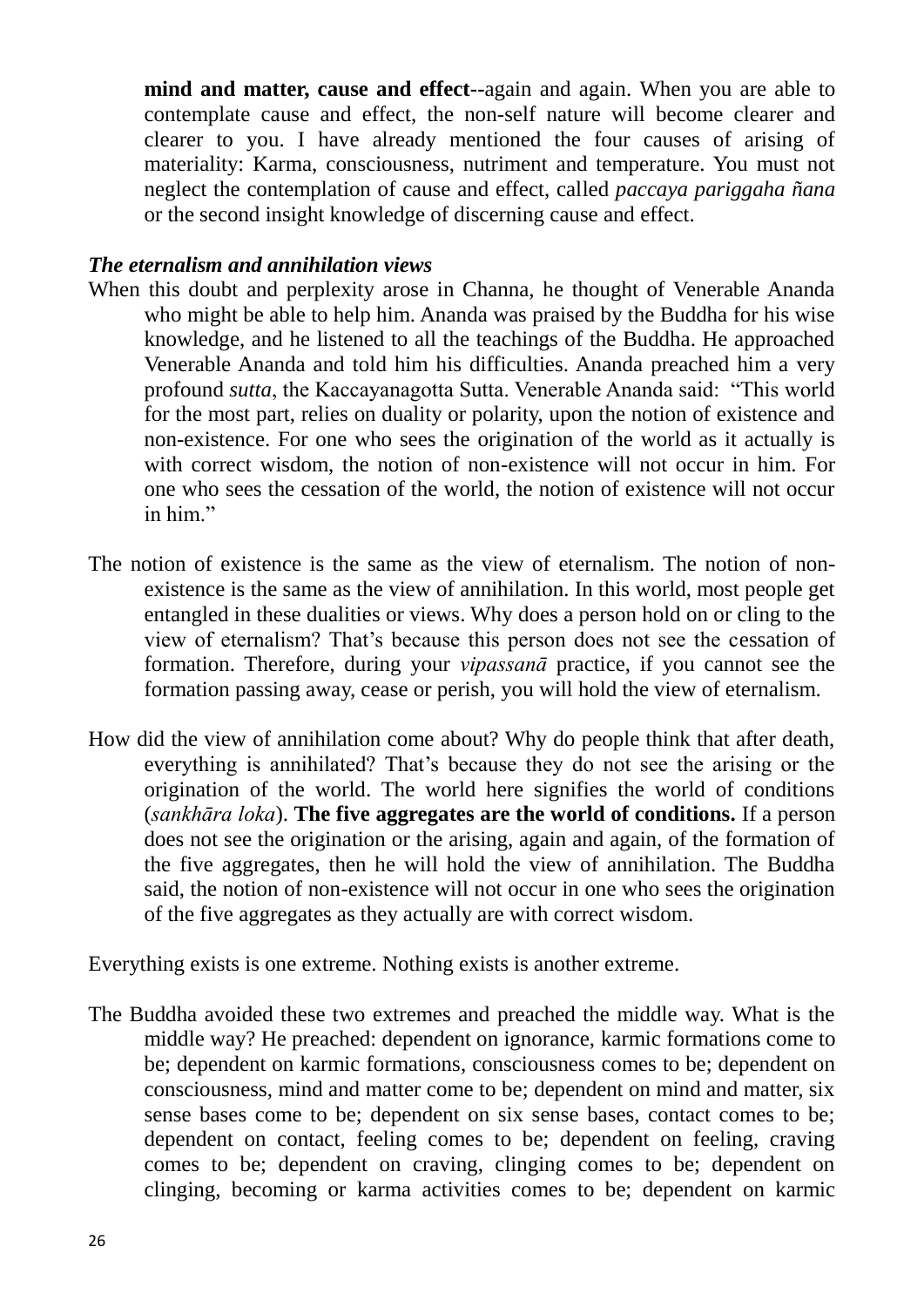activities, birth comes to be; dependent on birth, aging, sickness, death, sorrow, lamentation, pain, grief, and despair come to be; thus arises the whole mass of suffering. This is the middle way.

- There is no "person," no "being," no "he" and no "she," only cause and effect. When this exists, that comes to be; with the cessation of this that ceases. With the cessation of ignorance, karmic formations come to cessation. With the cessation of karmic formations, consciousness comes to cessation, etc. Thus, ceases the whole mass of suffering. This is the middle path. This is the right view that can help you to avoid the view of eternalism and the view of annihilation.
- When a meditator sees the five aggregates, whether materiality, feeling, perception, volitional formations and consciousness arising and passing away incessantly, he will not have a stand about "myself." The view of "myself" will not occur in him. There's no perplexity and doubt.

## What one realizes is: **"What arises is suffering arising. What ceases is suffering ceasing."**

- This knowledge is independent of others. This practical knowledge does not depend on the Buddha, does not depend on the teacher and does not depend on the book. It is one's own practical insight knowledge. This is called **right view**. This is profound understanding.
- I would like to connect what we have just discussed to the Yamaka Sutta (SN 22.85). Bhikkhu Yamaka held a pernicious view, a wrong view. He said that, as he understood the *Dhamma* taught by the Blessed One, a *bhikkhu*, whose taints are destroyed, is annihilated and perishes with the breakup of the body and does not exist after death?
- The fellow monks tried to correct his wrong view but in vain. Since nobody could convince Yamaka, they finally invited Venerable Sariputta to talk to Yamaka Bhikkhu. Out of compassion for Yamaka Bhikkhu, Venerable Sariputta approached Yamaka Bhikkhu and preached him the three common characteristics of impermanence, suffering, and non-self of the five aggregates.
- Venerable Sariputta asked: "What do you think, friend Yamaka, do you regard **form as the Tathagata**?"
- "No, friend," replied Bhikkhu Yamaka.
- "Do you regard feeling, perception, volitional formation, consciousness as the Tathagata?"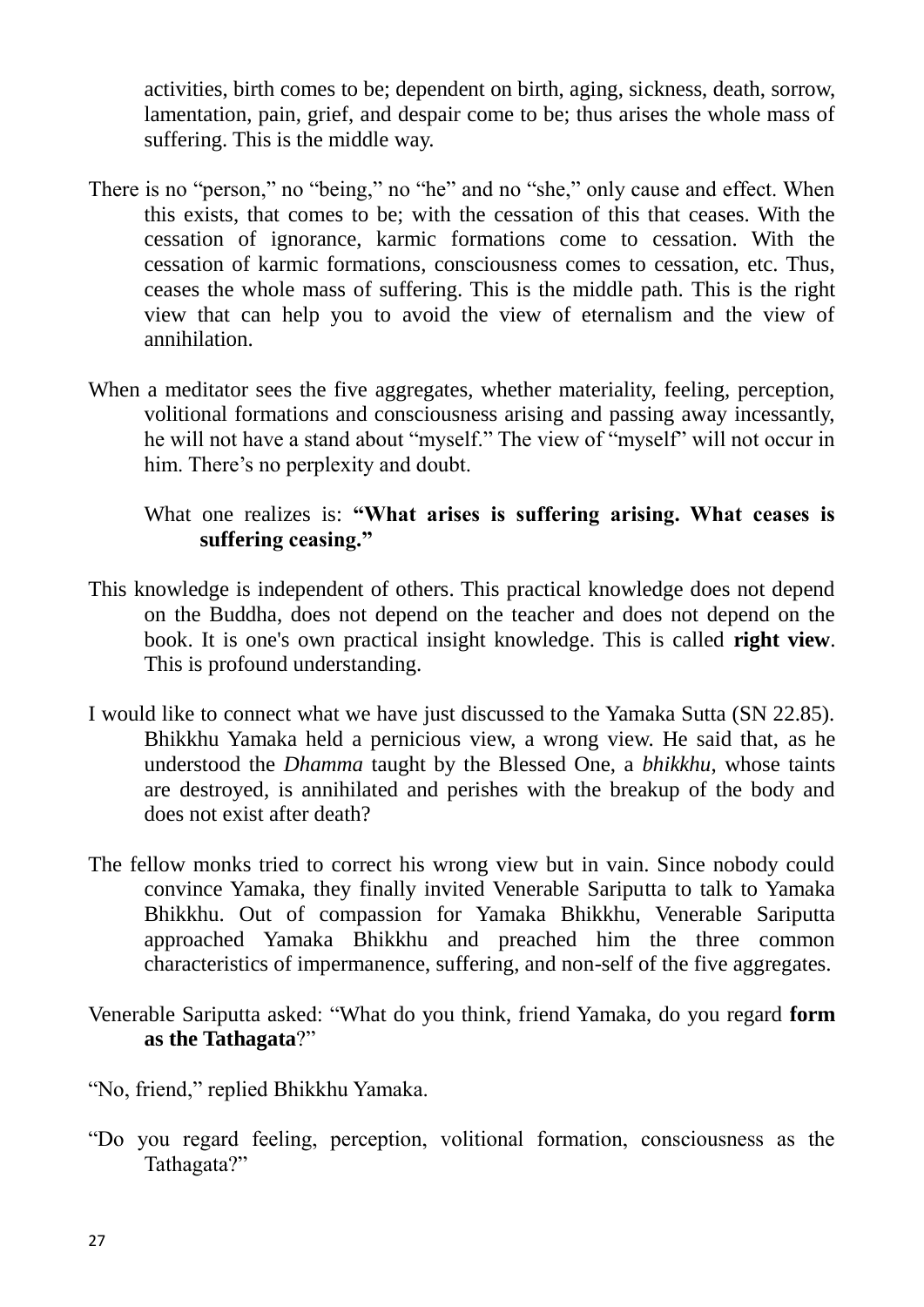"No, friend."

"What do you think, friend Yamaka, do you regard the **Tathagata as in form**?"

"No, friend."

"Do you regard the **Tathagata as apart from form**?"

"No, friend."

"Do you regard the Tathagata as in feeling? As apart from feeling? As in perception? As apart from perception? As in volitional formation? As apart from volitional formation? As in consciousness? As apart from consciousness?"

"No, friend."

"What do you think, friend Yamaka, do you regard **form, feeling, perception, volitional formation, and consciousness as the Tathagata**?"

"No, friend."

"What do you think, friend Yamaka, do **you regard the Tathagata as one who is without form, without feeling, without perception, without volitional formation, without consciousness?"**

"No, friend."

- "But, friend, when the Tathagata is not apprehended by you as real and actual here in this very life, is it fitting for you to declare: "As I understand the *Dhamma* taught by the Blessed One, a *bhikkhu* whose taints are destroyed is annihilated and perishes with the breakup of the body and does not exist after death?""
- "Formerly, friend Sariputta, when I was ignorant, I did hold that pernicious view; but now that I have heard this *Dhamma* teaching of the Venerable Sariputta I have abandoned that pernicious view and have made the breakthrough to the *Dhamma*."
- "If, friend Yamaka, they were to ask you: "Friend Yamaka, when a *bhikkhu* is an *arahant*, one whose taints are destroyed, what happens to him with the breakup of the body, after death?"--being asked thus, what would you answer?"
- You should try to answer this question yourself before getting the answer from Bhikkhu Yamaka to see how much you have understood the *Dhamma* correctly.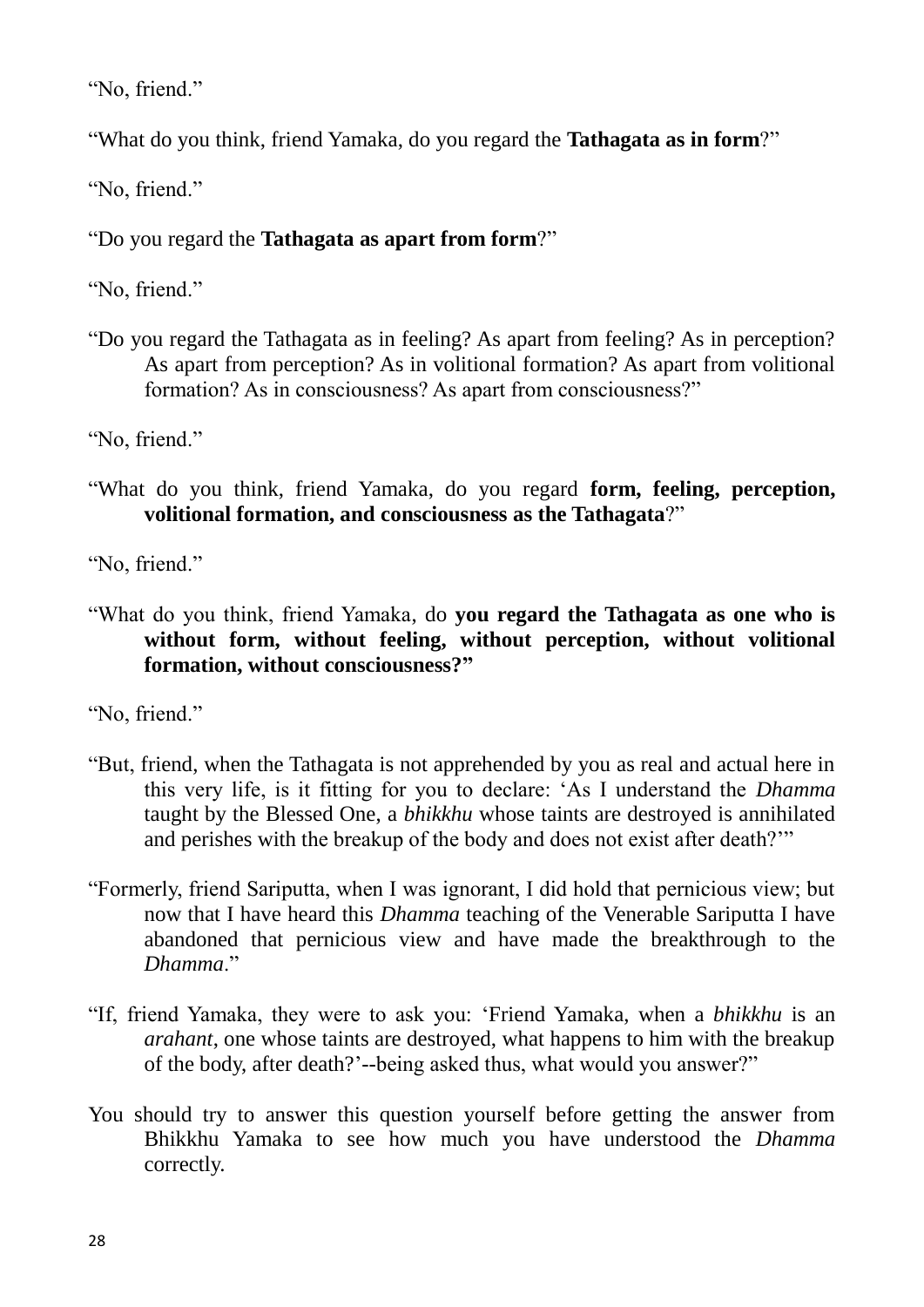"If they were to ask me this, friend, I would answer thus:

## **"Friends, form, feeling, perception, volitional formation, and consciousness are impermanent; what is impermanent is suffering; what is suffering ceases and passes away.**""

- When an *Arahant* dies, if one says he is annihilated or the self has been destroyed, one has already assumed there was the self beforehand. *Arahant* is a conventional name for the five aggregates; the five aggregates are impermanent, and what is impermanent is suffering. Thus, when an *Arahant* dies, we should conclude that what was suffering has ceased and passed away.
- The Buddha said that whatever arises is the arising of suffering; whatever ceases is the cessation of suffering. That's the essence of all the teachings of the Buddha. There is no person or being. We say a human being takes rebirth; this is only conventional truth. Who takes rebirth? Suffering takes rebirth. What is *Parinibbāna*--final cessation? It is the cessation of suffering. This is the correct view.

## *What to contemplate during meditation?*

- We experience insight knowledge step by step. First we discern mind and body, *nāma rūpa*. Although *Ānāpāna* is *samatha* practice, you can also discern *nāma rūpa* and cause and effect while practicing *Ānāpāna*. For example, the breath is composed of the four elements with the wind element as the predominant factor. This is materiality and the mind that is aware of the in and out breath is the mental aggregate. The perception perceives the breath; the feeling feels the breath, and the volitional formations act upon the breath.
- Here the meditator further examines thus: Supported by what is respiration? He realizes supported by the basis*.* The basis is the coarse body*.* The coarse body is composed of the Four Great Elements and the materiality derived from these*.* The coarse body is where the mental aggregates of feeling, perception, volition, and consciousness occur.
- The meditator examines the mind and the body and sees the causal relationship. He concludes that this mind and this body are bare conditions, and things produced from conditions, and that besides these there is neither a living being nor a person.
- We discern the same way while practicing the four elements meditation. While discerning the four elements, you may also investigate the cause of arising of the four elements.
- **Nothing can arise without a cause.** If you investigate the mind, you will see that the very **intention** of seeing the four elements produces the four elements. For example, the intention to straighten up the crooked body produces the four